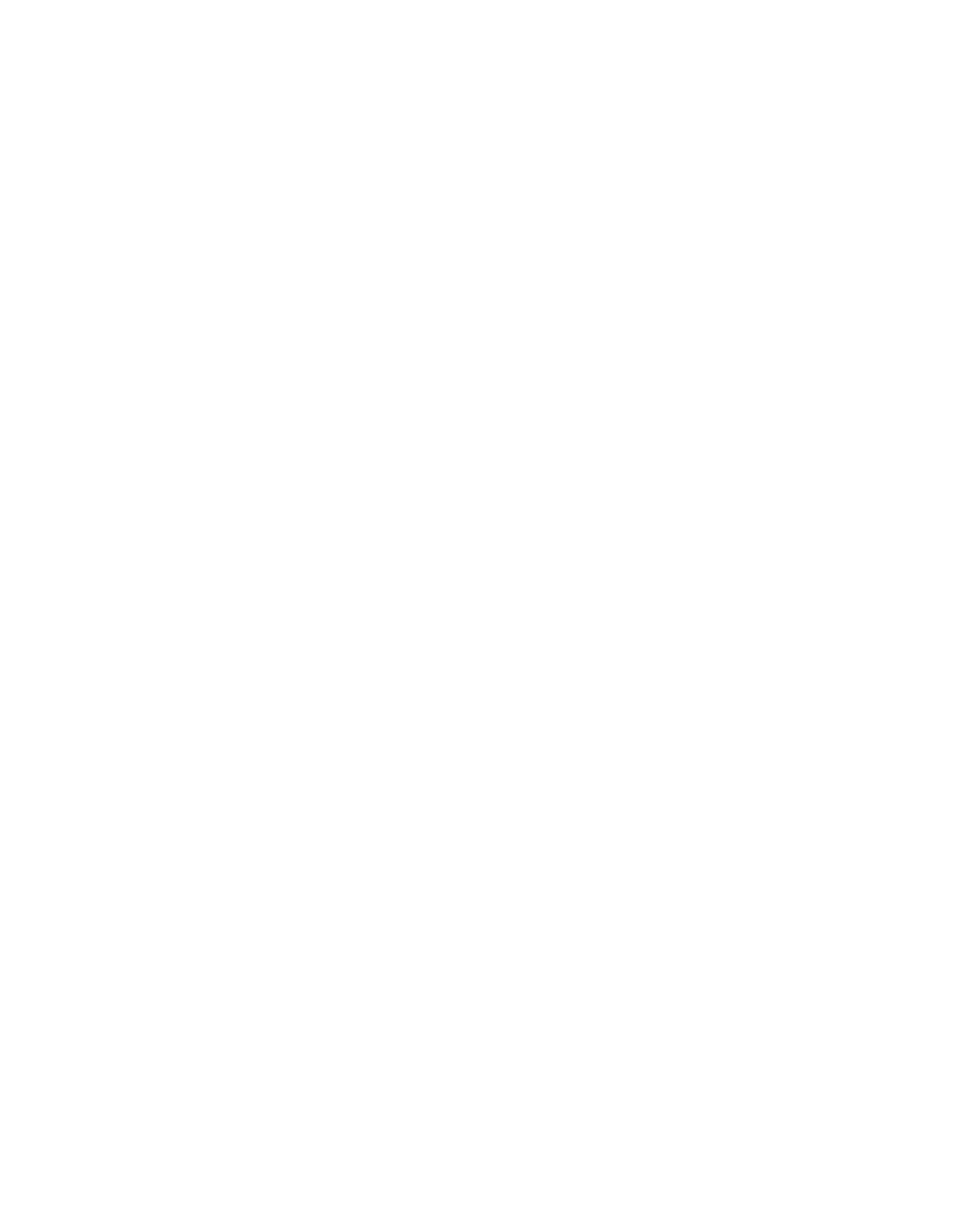To: Deputy Heads **Aux** : Administrateurs généraux c.c.: Heads of HR Chiefs of Classification Date: Date: Subject: Amendment to the Auditing (AU) Classification Standard

An amendment to the Auditing (AU) Classification Standard, dated March 16, 1995, added the AU-6 level to the previously existing five-level structure and reserved the use of that level for Auditor positions in the Department of National Revenue that were engaged in large business audits.

The Public Service Human Resources Management Agency of Canada (PSHRMAC) is revising this amendment to remove the restriction on the use of the AU-6 level. Retroactive to July 23, 2004, which is the effective date of the new *Classification System and Delegation of Authority Policy*, departments that have positions that are appropriately allocated to the Audit, Commerce and Purchasing (AV) Group and that are evaluated using the AU Classification Standard now have access to all six levels.

I will also take this opportunity to remind you that the new classification policy eliminates all previous restrictions on the delegated authority of deputy heads to classify positions and to sub-delegate their classification authority to managers within their organizations.

A copy of this letter should be inserted in all paper copies of the AU Classification Standard. The electronic version of the standard, available on the PSHRMAC's Web site at http://www.hrmaagrh.gc.ca, will be updated shortly.

Mr. Richard Burton, Vice-President, Human Resources Management Modernization, will be pleased to answer any questions you may have about this matter. He can be reached by telephone at (613) 952-3165 or by e-mail at Burton.Richard@hrma-agrh.gc.ca.

- c. c. : Chefs des ressources humaines
	- Chefs de classification

Objet : La modification apportée à la norme de classification du groupe Vérification

(AU)

Conformément à la modification apportée à la norme de classification du groupe Vérification (AU) le 16 mars 1995, le niveau AU-6 a été ajouté à la structure existante à cinq niveaux. Ce niveau supplémentaire a toutefois été réservé aux vérificateurs du ministère du Revenu national qui effectuent la vérification des grandes entreprises.

L'Agence de gestion des ressources humaines de la fonction publique du Canada (AGRHFPC) révise cette modification afin de supprimer la restriction imposée sur l'utilisation du niveau AU-6. Rétroactivement au 23 juillet 2004, soit la date d'entrée en vigueur de la nouvelle *Politique sur le système de classification et la délégation de pouvoir*, les ministères qui comptent des postes attribués au groupe Vérification, commerce et achat (AV), qui sont évalués en ce moment par le personnel de l'AGRHFPC contre la norme de classification AU, pourront désormais se servir des six niveaux.

Je profite également de l'occasion pour vous rappeler que la nouvelle politique de classification élimine toutes les restrictions antérieures s'appliquant au pouvoir délégué aux administrateurs généraux de classifier les postes et de sous-déléguer leur pouvoir de classification aux gestionnaires de leur organisation. Une copie de cette lettre doit être insérée dans tous les exemplaires papier de la norme de classification AU. La version électronique de la norme, disponible sur le site Web de l'AGRHFPC à : http://www.hrma-agrh.gc.ca, sera mise à jour sous peu.

Monsieur Richard Burton, vice-président, Modernisation de la gestion des ressources humaines, se fera un plaisir de répondre à vos questions à ce sujet. Vous pouvez le joindre au (613) 952-3165 ou par courriel à cette adresse : Burton.Richard@hrma-agrh.gc.ca.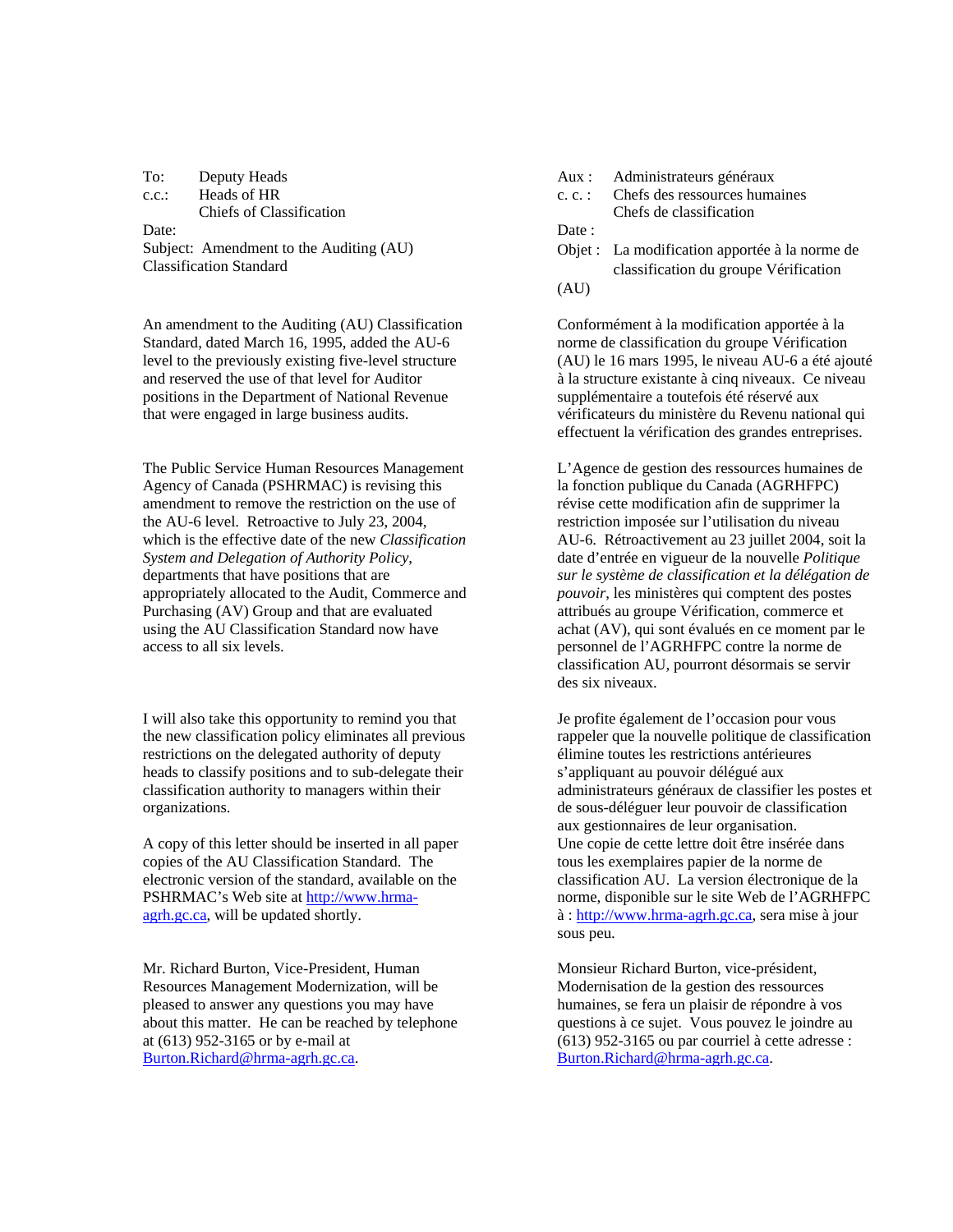La présidente,

Michelle Chartrand President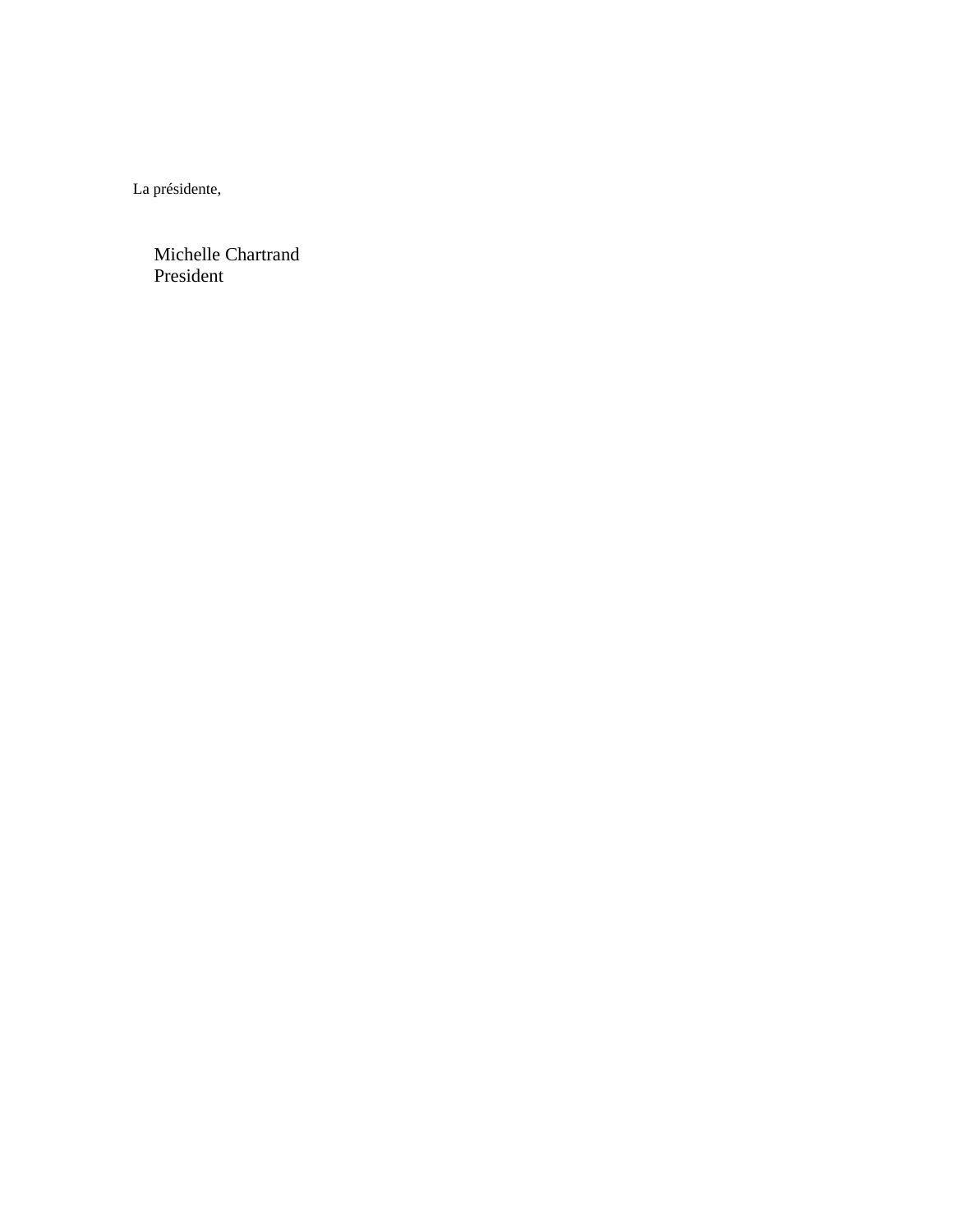Date MAY 15 1995

Aux : Directeurs du personnel Chefs de la classification

Objet : Norme de classification du groupe de la vérification

A sa réunion du 16 mars 1995, le Conseil du Trésor a approuvé une modification à la norme de classification du groupe de la vérification (AU), en ajoutant un niveau supplémentaire à la structure précédente à cinq niveaux. Ce niveau supplémentaire s'applique aux vérificateurs qui effectuent la vérification de grandes entreprises et qui travaillent au ministère du Revenu national.

Dans la norme de classification révisée du groupe de la vérification, le poste-repère no 16 s'intitule Chef, Services de l'évitement, et le poste-repère no 17, Conseiller régional, Vérificateur des grandes entreprises. Grâce à ces postes-repères, Revenu Canada pourra établir des postes de vérificateur technique de niveau supérieur, soit au niveau AU-6.

Veuillez annexer le présent document à la norme de classification de 1987 du groupe de la vérification, catégorie scientifique et professionnelle.

On peut se procurer des exemplaires des postes-repères révisés auprès de

| Heather Anne Massey Publications\administration  | <b>Heather Anne Massey</b>                            |
|--------------------------------------------------|-------------------------------------------------------|
| Coodinator                                       | Publications \ Administration Coordinatrice           |
| <b>Classification Simplification Group</b>       | Groupe de la simplification de la classification      |
| Treasury Board Secretariat 3rd Floor, West Tower | Secrétariat du Conseil du Trésor 3e étage, tour ouest |
| L'Esplanade Laurier 300 Laurier Avenue West      | L'Esplanade Laurier 300, av. Laurier ouest Ottawa     |
| Ottawa, Ontario                                  | (Ontario) K1A OR5                                     |
| K <sub>1</sub> A OR <sub>5</sub>                 |                                                       |

Le secrétaire adjoint par intérim, Division de la classification, de la parité salariale et de l'administration de la paye, Jim Crandlemire Acting Assistant Secretary Classification, Equal Pay and Pay Administration Division

Enclosure Pièce jointe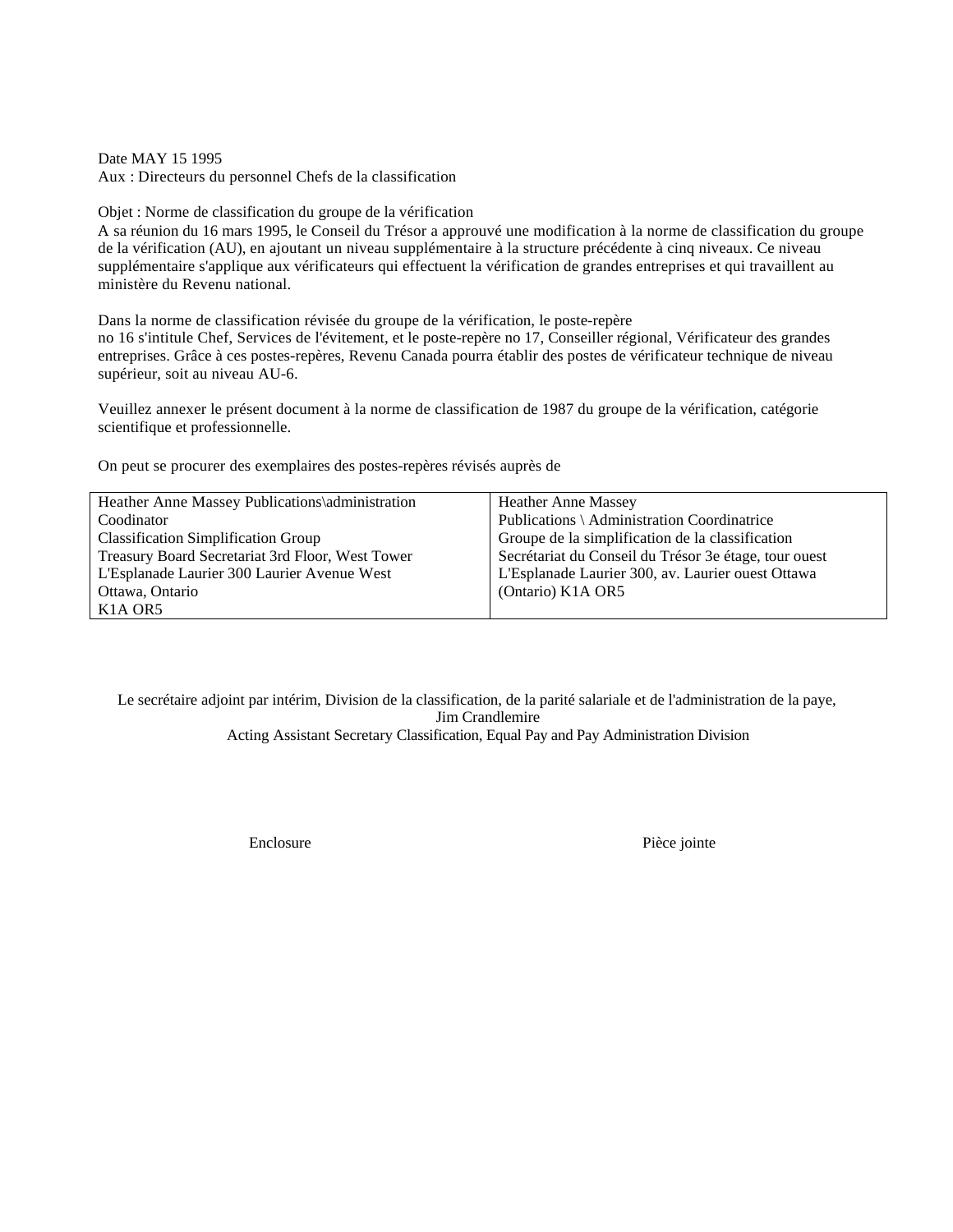# CLASSIFICATION STANDARD

# AUDITING

### **SCIENTIFIC AND PROFESSIONAL CATEGORY**

Issued by:

Classification, Human Resources Information Systems and Pay Division Personnel Policy Branch 1987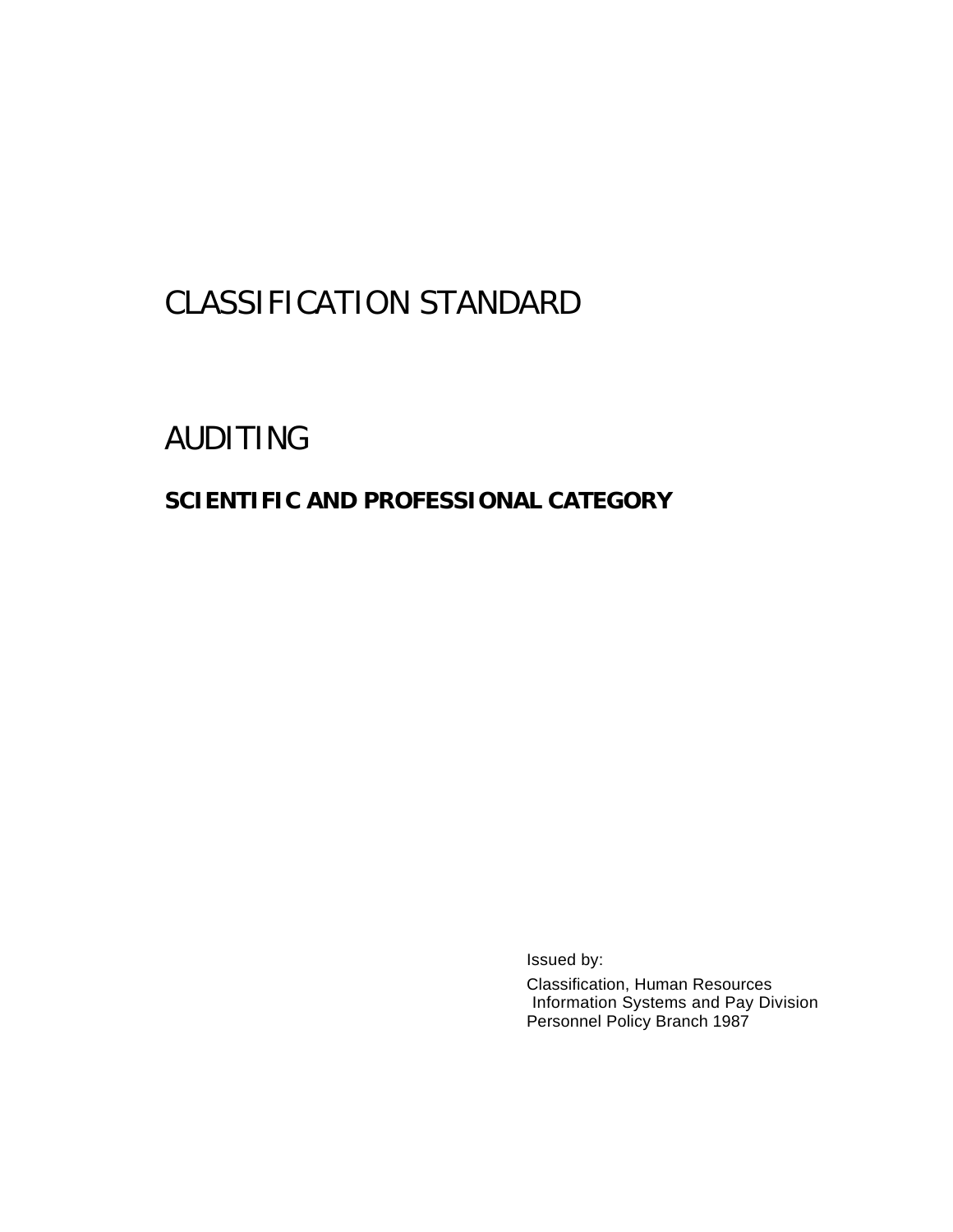® Minister of Supply and Services Canada 1987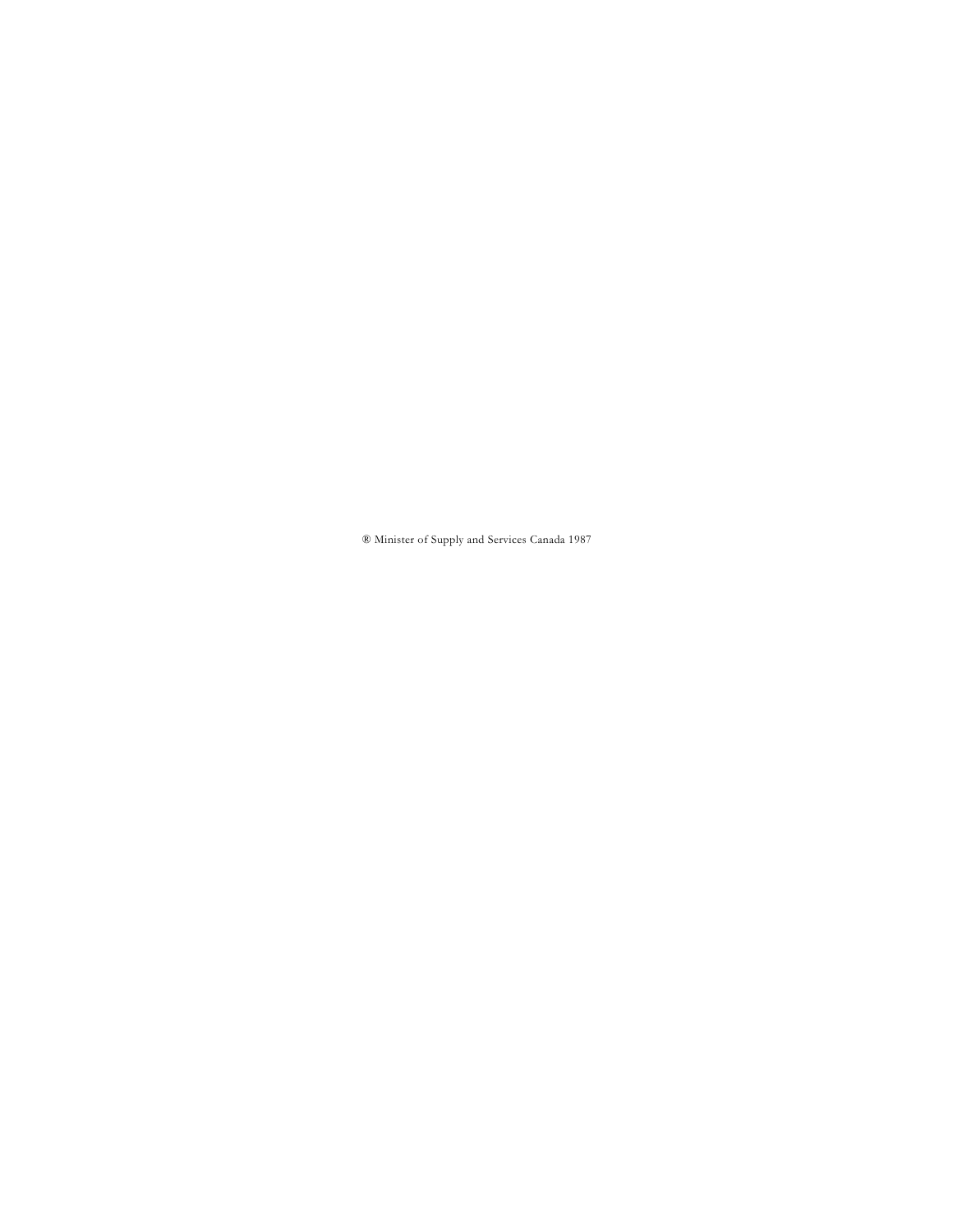Auditing

#### CONTENTS

|                     | PAGE |
|---------------------|------|
| INTRODUCTION        | 1    |
| CATEGORY DEFINITION | 3    |
| GROUP DEFINITION    | 4    |
| POINT RATING PLAN   | 5    |
| BENCH-MARK INDEX    | 13   |

BENCH-MARKS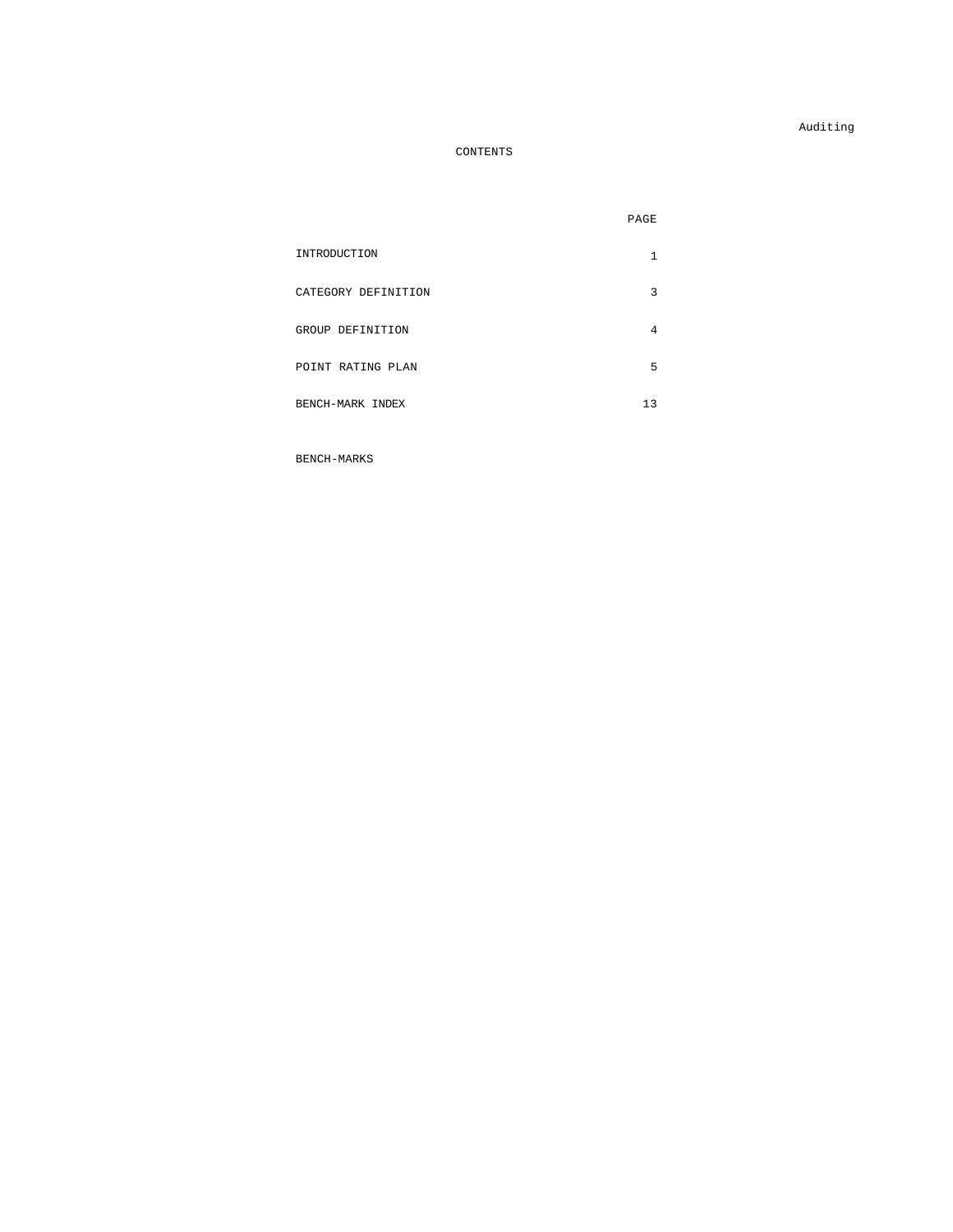#### **INTRODUCTION**

The classification standard for the Auditing Group is a point-rating and level description plan consisting of an introduction, definition of the Scientific and Professional Category and the occupational group, rating scales and bench-marks.

Point rating is an analytical, quantitative method of determining the relative values of jobs. Point-rating plans define characteristics or factors common to the jobs being evaluated, define degrees of each factor and allocate point values to each degree. The total value determined for each job is the sum of the point values assigned by the raters.

A level description method is used to evaluate jobs at the AU-6 level. This involves a comparison of the total job being evaluated to the benchmark positions at that level.

All methods of job evaluation require the exercise of judgment and the orderly collection and analysis of information in order that consistent judgments can be made.

#### Factors, Point Weighting and Distribution

The combined factors \*may not describe all aspects of jobs. They deal only with those characteristics that can be defined and distinguished and that are useful in determining the relative worth of jobs. Four factors are used in this plan. The weighting of each factor reflects its relative importance.

#### Rating Scales

In the rating plan the following factors, factor weights and point values are used.

|                               |                |         | Point Values |
|-------------------------------|----------------|---------|--------------|
| Factors                       | Factor Weights | Minimum | Maximum      |
|                               |                |         |              |
| Knowl edge                    | 35             | 70      | 256          |
| Responsibility for Activities | 35             | 70      | 256          |
|                               |                |         |              |
| Responsibility for Contacts   | 16.5           | 30      | 120          |
|                               |                |         |              |
| Operational Responsibility    | 13.5           | 15      | 100          |
|                               | 100            | 185     | 732          |
| arko.                         |                |         |              |

#### Bench-marks

Bench-mark position descriptions are used to exemplify degrees of factors. Each description consists of a list of the principal duties and specifications describing the degree of each factor to which the position is rated. The bench-mark positions have been evaluated and the degree and point values assigned for each factor are shown in the specifications.

The rating scales identify the bench-mark position descriptions that exemplify each degree. These descriptions are an integral part of the point-rating plan and are used to ensure consistency in applying the rating scales.

Bench-mark position descriptions 16 and 17 are provided for a whole job comparison at the AU-6 level and have not been evaluated against each of the factors.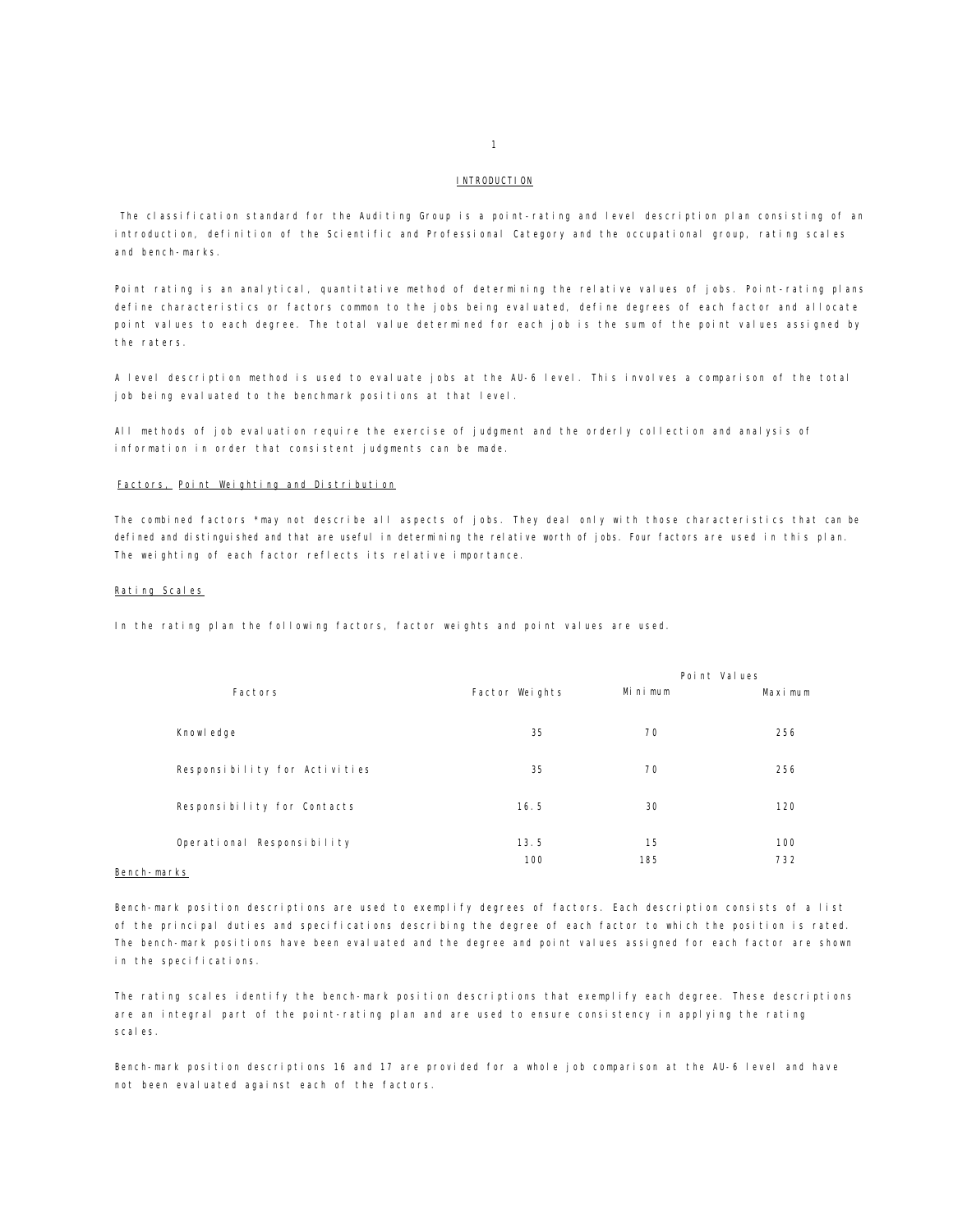#### Auditing 2

#### Use of the Standard

There are six steps in the application of this classification standard.

1. The position description is studied to ensure understanding of the position as a whole. The relation of the position being rated to positions above and below it in the organization is also studied.

2. Allocation of the position to the category and the group is confirmed by reference to the definitions and the descriptions of inclusions and exclusions.

3. Tentative degrees of each factor in the position being rated are determined by comparison with degree definitions in the rating scales. Uniform application of degree definitions requires frequent reference to the description of. factors and the notes to raters.

4. The description of the factor in each of the bench-mark positions exemplifying the degree tentatively established is compared with the description of the factor in the position being rated. Comparisons are also made with descriptions of the factor in bench-mark positions for the degrees above and below the one tentatively established.

5. The point values for all factors are added to determine the tentative total point rating.

6. The position being rated is compared as a whole with positions to which similar total point values have been assigned,-as a check on the validity of the total rating.

Note: Positions which are proposed at the AU-6 level should be compared as a whole to Bench-mark position descriptions 16 and 17 after step two.

#### Determination of Levels

The ultimate objective of job evaluation is the determination of the relative values of jobs in each occupational group. Jobs that fall within a designated range of point values will be regarded as of equal difficulty and will be assigned to the same level.

#### LEVEL AND LEVEL BOUNDARIES

| $AU-1$   | $-220$<br>185 |
|----------|---------------|
| $AU - 2$ | $221 - 360$   |
| $AU-3$   | $361 - 500$   |
| $AU - 4$ | $501 - 640$   |
| $AU - 5$ | 641<br>$-732$ |

Jobs which are deemed equivalent overall to the bench-mark positions at the AU-6 level are to be assigned that level.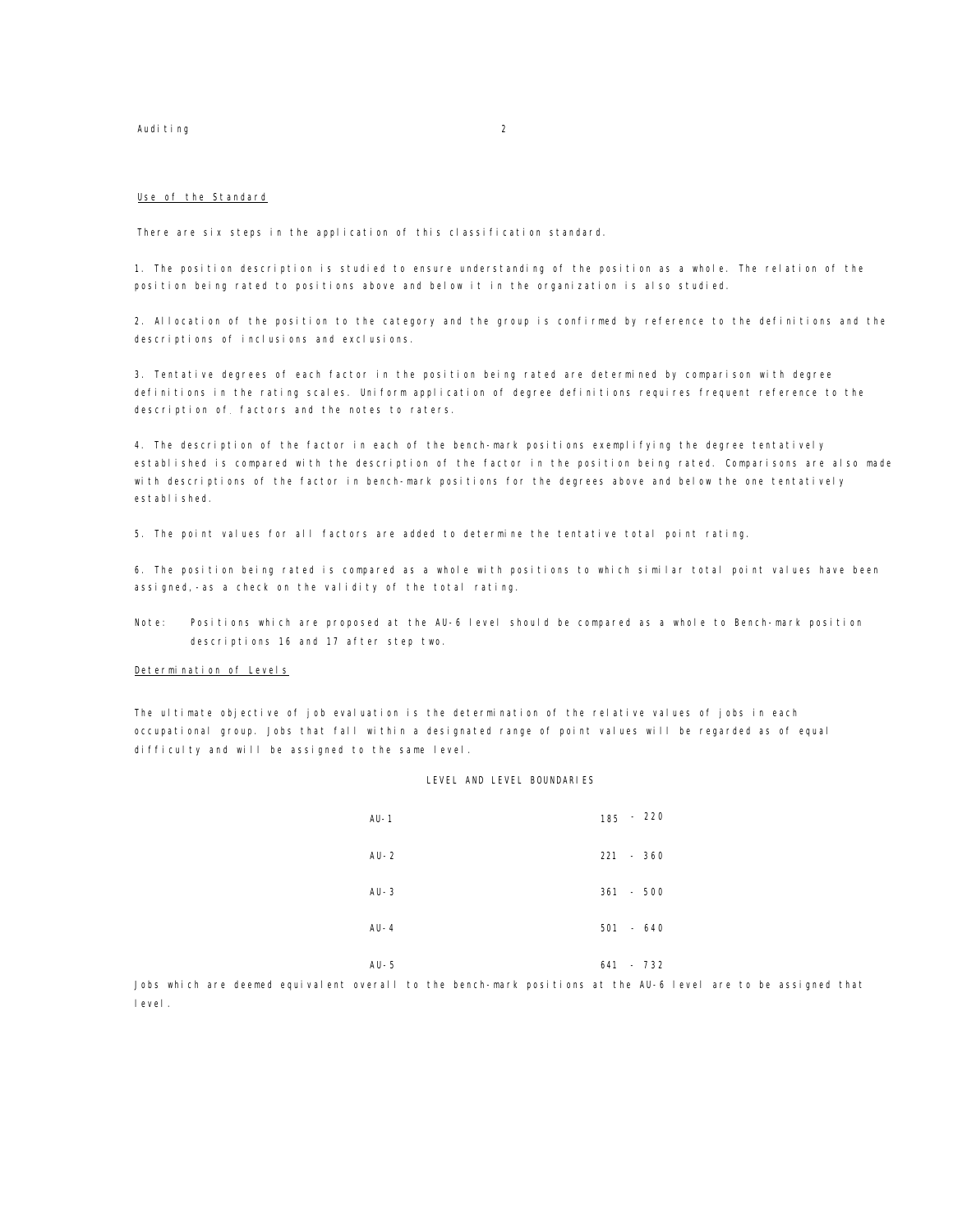#### CATEGORY DEFINITION

Occupational categories were repealed by the Public Service Reform Act (PSRA), effective April 1, 1993. Therefore, the occupational category definitions have been deleted from the classification standards.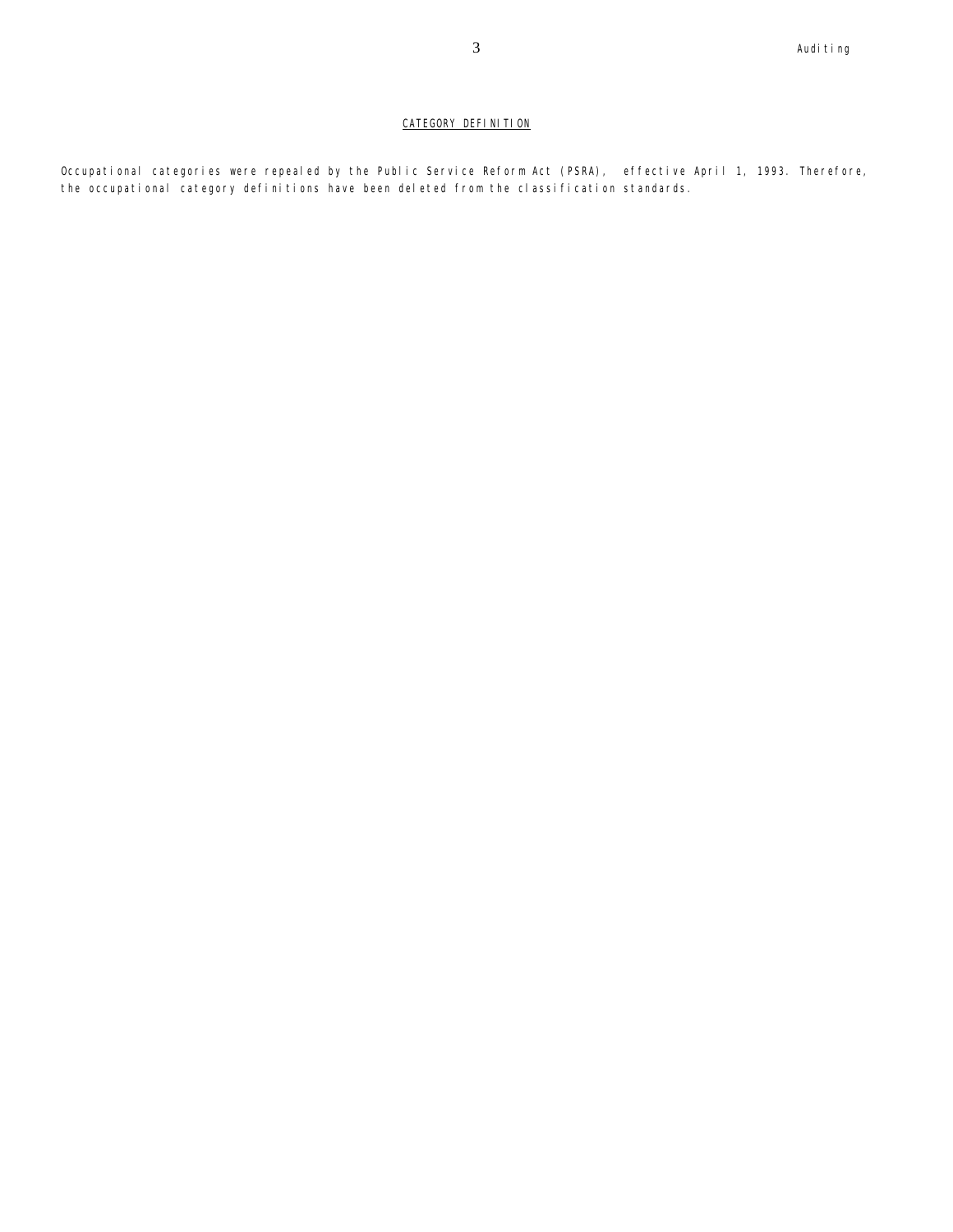#### GROUP DEFINITION

For occupational group allocation, it is recommended that you use the Occupational Group Definition Maps, which provide the 1999 group definition and their corresponding inclusion and exclusion statements. The maps explicitly link the relevant parts of the overall 1999 occupational group definition to each classification standard.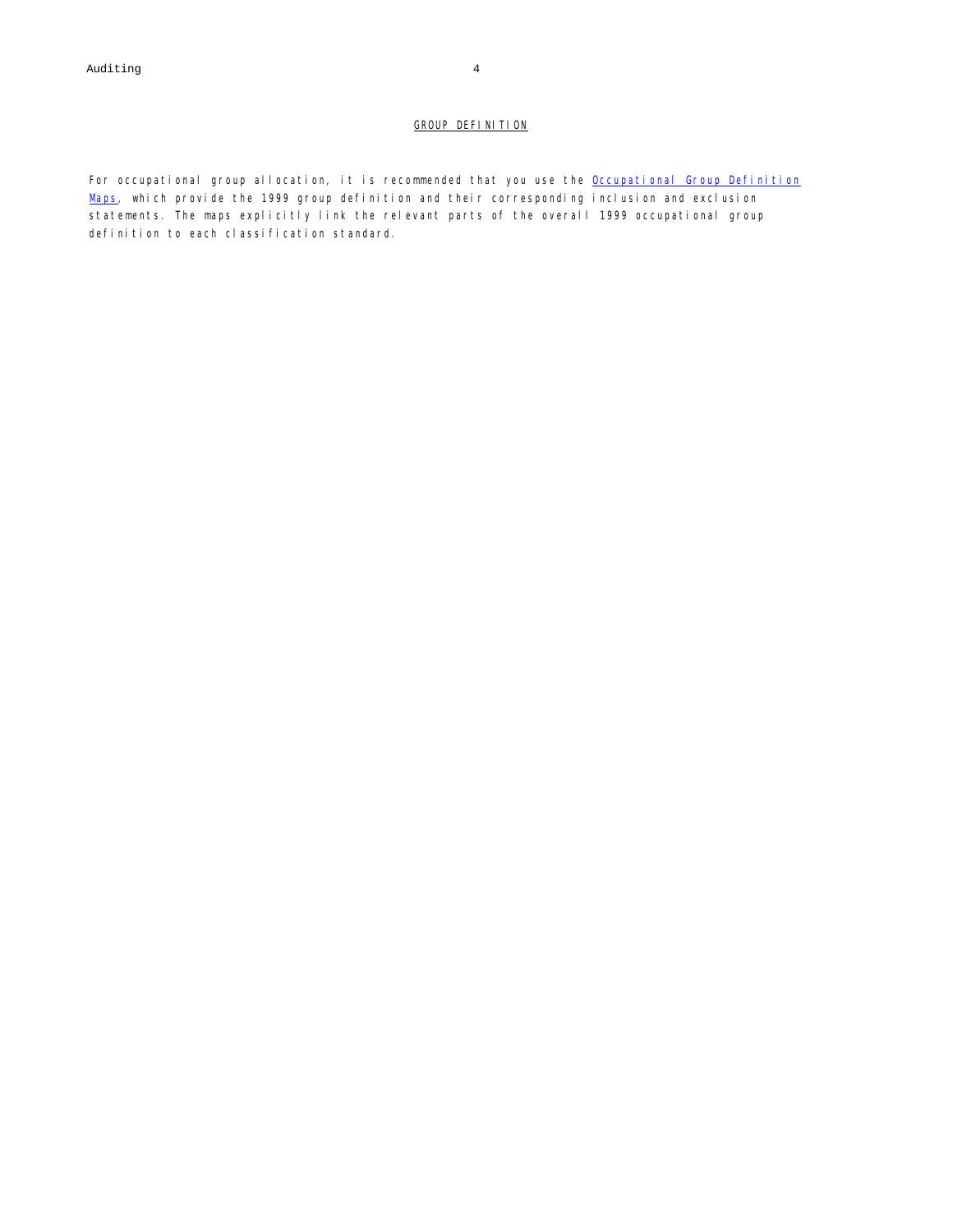#### KNOWLEDGE

This factor is used to measure the difficulty of the work in terms of the skill and knowledge needed to perform the duties of the position.

#### Definitions

"Knowledge" refers to understanding of the principles, theories, techniques and practices of accounting, auditing and administration; of program objectives; of the financial structure of the organization audited and their procedures, practices and controlling legislation.

"Skill" refers to the ability to perform work such as analyzing, evaluating and investigating accounting transactions, records and systems; determining compliance with provision of legislation, regulations, contracts or agreements; identifying and devising solutions to problems; discussing and reporting on audit findings; and planning, organizing and controlling audit activities.

#### Notes to Raters

Skill and knowledge beyond that associated with the minimum qualifications for the group is normally acquired through one or more of the following methods; completion of in-service training courses, on-the-job training under an experienced employee, experience in related work in industry and in other agencies, and experience in related and progressively more responsible jobs within the organization.

The five degrees of the Knowledge factor assigned to bench-marks have been established by the comparative ranking of key positions in the Auditing Group. In applying the standard the degree of the element tentatively selected is to be confirmed by comparing the duties of the position being rated with the duties and specifications of bench-marks.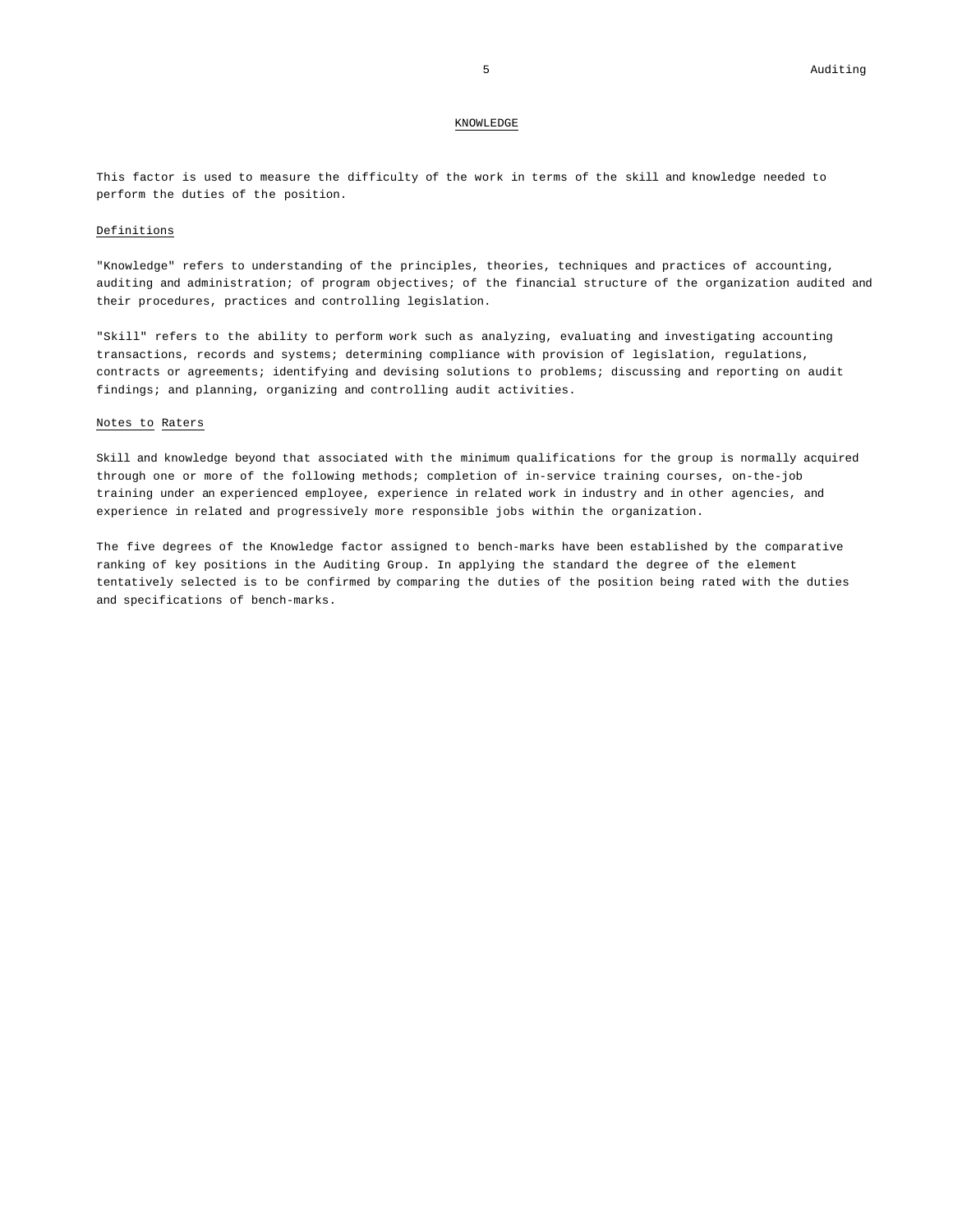#### RATING SCALE - KNOWLEDGE

| Degree of Knowledge                                                                                                                                                                                                                                                                                                                                                                                                                                                           |                | Points | Bench-mark                                                                                                                                                                                                                   |
|-------------------------------------------------------------------------------------------------------------------------------------------------------------------------------------------------------------------------------------------------------------------------------------------------------------------------------------------------------------------------------------------------------------------------------------------------------------------------------|----------------|--------|------------------------------------------------------------------------------------------------------------------------------------------------------------------------------------------------------------------------------|
| Good working knowledge of Acts, Regulations,<br>audit manuals, circulars and directives.<br>Familiarity with other related Acts and<br>Regulations, knowledge of business<br>organizations, practices and/or the<br>fundamentals of E.D.P. It also requires<br>skills in performing audits and in preparing<br>reports using standard formats.                                                                                                                                | $\mathbf{1}$   | 70     | 1. Auditor                                                                                                                                                                                                                   |
|                                                                                                                                                                                                                                                                                                                                                                                                                                                                               | 2              | 116    | 2. Investigator, Taxation<br>3. Valuator, Taxation<br>4. Senior Excise Auditor                                                                                                                                               |
| Thorough knowledge of Acts, Regulations, audit<br>manuals, circulars and directives. Very good<br>knowledge of other related Acts and<br>Regulations and of business practices and<br>organizations, a thorough knowledge of trade<br>practices and business laws and/or a knowledge<br>of the principles of personnel management. It<br>also requires skills in performing complex<br>audits, in applying E.D.P. techniques and in<br>reviewing and writing concise reports. | 3              | 162    | 5. Chief Auditor, Region ASB<br>6. Large Corporation Auditor,<br>Taxation<br>7. Audit Group Head, Taxation<br>Senior Program Development<br>8.<br>Auditor, Excise<br>Appeals and Referrals<br>9.<br>Officer, Taxation        |
|                                                                                                                                                                                                                                                                                                                                                                                                                                                                               | $\overline{4}$ | 209    | 10. Business Audit Section<br>Manager, Taxation<br>11. Manager, Audit Operations,<br>Excise<br>12. Industry Studies Consultant,<br>Taxation<br>13. Chief Auditor, Audit<br>Services Bureau<br>14. Audit Section Head, Excise |
| In-depth knowledge of Acts, Regulations,<br>audit manuals, circulars, directives and other<br>related Acts and Regulations. It requires a<br>specialized knowledge of business<br>organizations and practices and business laws.<br>It also requires communication skills in the<br>preparation and presentation of both oral and<br>written submissions and briefs on complex<br>problems to senior management.                                                              |                |        | Chief Audit Division,<br>15.<br>Taxation                                                                                                                                                                                     |
| 0R                                                                                                                                                                                                                                                                                                                                                                                                                                                                            | 5              | 256    | 16. Section Chief, Rulings,<br>Taxation                                                                                                                                                                                      |
| Thorough knowledge of Acts, Regulations, audit<br>manuals, circulars, directives and other<br>related Acts and Regulations, thorough<br>knowledge of business organizations and<br>practices, of the principles of the managerial<br>planning process and personnel management.                                                                                                                                                                                               |                |        |                                                                                                                                                                                                                              |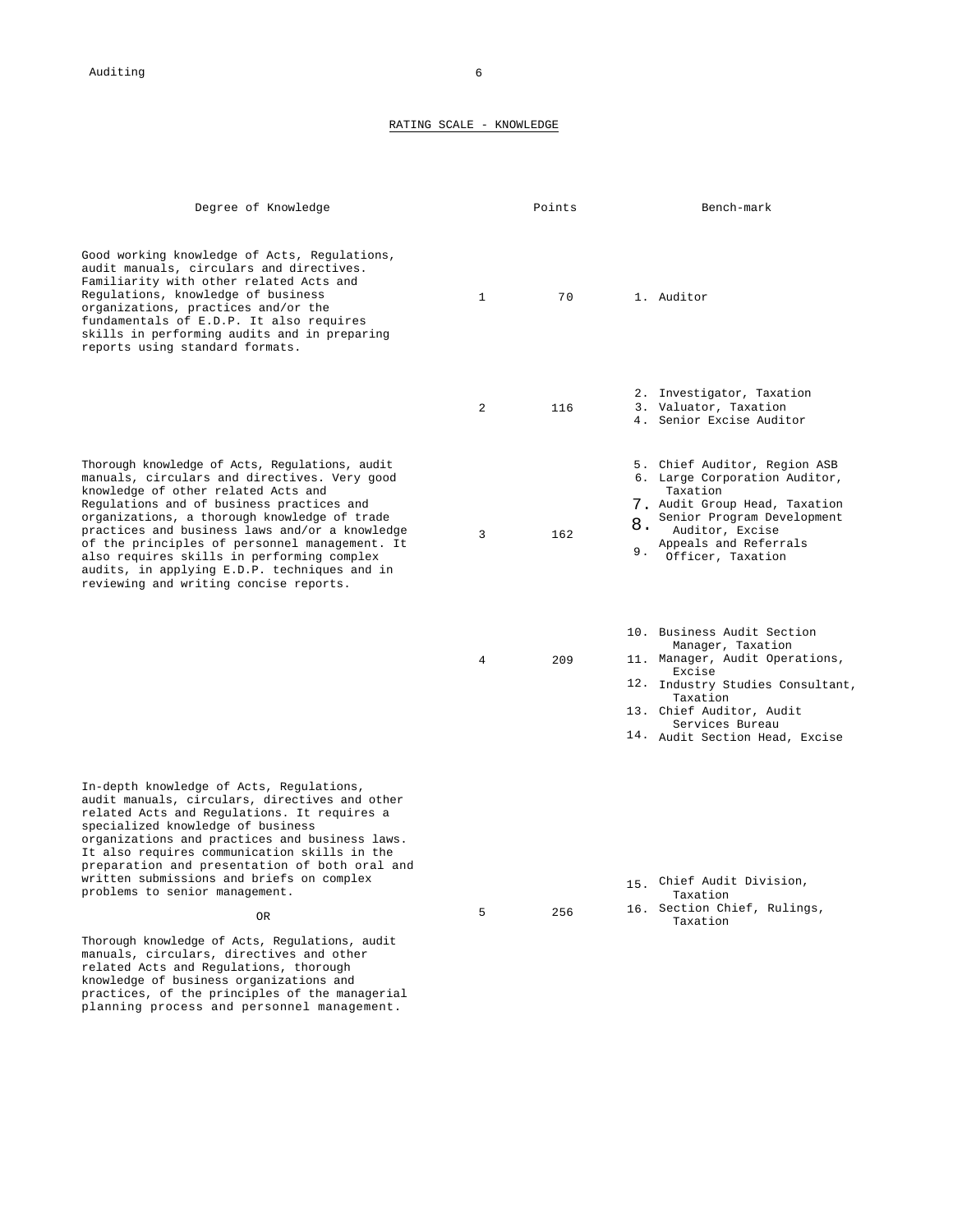#### RESPONSIBILITY FOR ACTIVITIES

This factor is used to measure the difficulty and importance of the work in terms of the scope for the exercise of initiative and judgment and the impact of activities.

#### Definitions

"Scope for the exercise of initiative and judgment" refers to the freedom to take particular courses of action. It is measured in terms of the availability of direction and the requirement to make decisions, recommendations and proposals within the guidelines provided by program objectives, statutes, regulations, directives and precedents.

"Impact of activities" refers to the importance of proposals, decisions and recommendations in terms of their effect on departmental programs, on the operations of the organization audited and the significance of precedents established.

"Established procedures" is to be interpreted broadly to include the guidance provided by manuals, directives and precedents.

"Program" refers to the plans of action that are developed and implemented by the organization to achieve its objectives.

#### Notes to Raters

The three degrees of the Impact of Activities element are illustrated by bench-marks. Characteristics of the work such as the following are to be considered in determining the tentative degree of this element.

- 1. The size and nature of the organization audited. "Size and nature" refers to such considerations as volume of accounting transactions, diversity or specialized character of operations, degree of centralization or decentralization of the accounting function, and the complexity and interrelationships of accounting systems.
- 2. The extent to which the incumbent is the effective recommending authority, which is usually related to the level of the position in the organization.
- 3. The extent to which the position requires to provide accounting and other advice to management, other government departments and agencies, and private industry.
- 4. The consequences of an error in judgment in making interpretations, analyses and evaluations.
- 5. The effects of recommendations or decisions on the establishment and achievement of objectives of projects and programs, on the operating practices of organizations audited and on public relations.

These characteristics are only an indication of the impact of activities of the position, and the whole context within which the work is performed is to be considered in establishing a tentative degree of the element. The job as a whole is then to be compared with the description of the bench-mark exemplifying the degree of impact that has been tentatively established and with the descriptions of bench-marks immediately above and below that degree.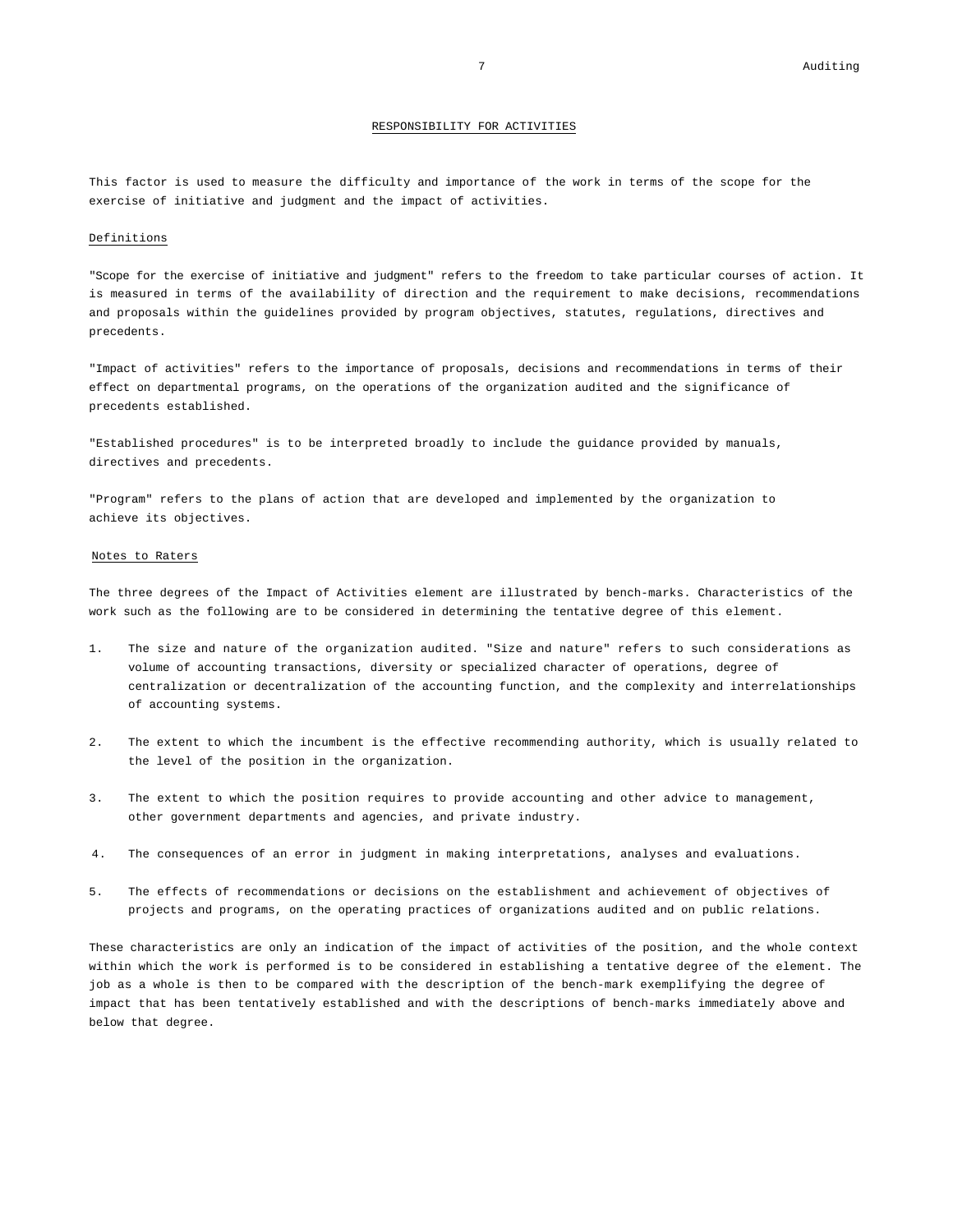#### RATING SCALE - RESPONSIBILITY FOR ACTIVITIES

|                                   | Scope for the Exercise                                                                                                                                                                                                                                                         |                                                                                                                                                                                                                                           | of Initiative and Judgment, and Degree                                                                                                                                                                                                                                                                                                                         |                                                                                                                                                                                                                                                            |
|-----------------------------------|--------------------------------------------------------------------------------------------------------------------------------------------------------------------------------------------------------------------------------------------------------------------------------|-------------------------------------------------------------------------------------------------------------------------------------------------------------------------------------------------------------------------------------------|----------------------------------------------------------------------------------------------------------------------------------------------------------------------------------------------------------------------------------------------------------------------------------------------------------------------------------------------------------------|------------------------------------------------------------------------------------------------------------------------------------------------------------------------------------------------------------------------------------------------------------|
| Freedom to<br>Act                 | There is scope for<br>initiative and<br>judgment in<br>applying or<br>reviewing audit<br>techniques,<br>developing and<br>analyzing<br>accounting and<br>other information,<br>and determining<br>compliance with<br>legislative<br>requirements or<br>contract<br>provisions. | There is scope for<br>initiative and<br>judgment in<br>organizing,<br>allocating and<br>assessing work of<br>staff or in<br>studying specific<br>problems related<br>to legislation,<br>departmental audit<br>operations and<br>programs. | There is scope for<br>initiative and<br>judgment in<br>planning,<br>organizing and<br>controlling the<br>conduct of<br>activities, in<br>evaluating current<br>and proposed<br>methods and<br>systems, and in<br>reviewing decisions<br>and recommendations<br>or in participating<br>in the development<br>of departmental<br>audit policies and<br>programs. | There is scope for<br>initiative and<br>judgment in<br>developing and<br>changing programs<br>in response to<br>recommendations or<br>in anticipation of<br>changing<br>conditions to<br>achieve objectives<br>established by<br>superiors.                |
| Problem<br>Solving                | Solutions to<br>problems require<br>the selection of<br>courses of action<br>within the<br>framework of<br>established<br>methods. The<br>implications of<br>possible courses<br>of action are<br>usually apparent<br>from precedents.                                         | Solutions to<br>problems require<br>devising courses<br>of action to meet<br>requirements of<br>programs or<br>studies. The<br>implications of<br>possible courses<br>of action are not<br>readily apparent.                              | Problems are solved<br>by modifying<br>established methods<br>and devising new<br>courses of action<br>to meet objectives<br>of programs. The<br>implications of<br>possible courses of<br>action are complex<br>and difficult to<br>determine.                                                                                                                | Problems are<br>solved by<br>developing and<br>implementing<br>courses of action<br>that may result in<br>the establishment<br>of precedents.<br>The implications<br>of courses of<br>action are complex<br>and cannot be<br>determined with<br>certainty. |
| Availability of<br>Direction      | Problems of<br>unusual technical<br>difficulty or with<br>wide implications<br>are referred to<br>superiors.                                                                                                                                                                   | Unprecedented or<br>complex technical<br>problems are<br>referred to<br>superiors with<br>recommendations.                                                                                                                                | Recommendations are<br>made to superiors<br>to effect changes<br>in program.                                                                                                                                                                                                                                                                                   | On exception basis,<br>recommendations are<br>made to superiors.                                                                                                                                                                                           |
| Degree of Impact<br>of Activities | Α                                                                                                                                                                                                                                                                              | B                                                                                                                                                                                                                                         | C                                                                                                                                                                                                                                                                                                                                                              | D                                                                                                                                                                                                                                                          |
| $\mathbf{1}$                      | 70<br>1. Auditor                                                                                                                                                                                                                                                               | 116                                                                                                                                                                                                                                       | 162<br>8. Senior Program<br>Development<br>Officer,<br>Excise                                                                                                                                                                                                                                                                                                  | 208                                                                                                                                                                                                                                                        |
| $\overline{a}$                    | 117<br>2. Investigator,<br>Taxation<br>3. Valuator.<br>Taxation<br>4. Senior Excise<br>Auditor                                                                                                                                                                                 | 163<br>5. Chief Auditor<br>Region ASB<br>7. Audit Group<br>Head,<br>Taxation<br>9. Appeals and<br>Referrals<br>Officer,<br>Taxation                                                                                                       | 209<br>12.<br>Industry<br>Studies<br>Consultant,<br>Taxation<br>13. Chief Auditor,<br>ASB<br>14. Audit Section<br>Head, Excise                                                                                                                                                                                                                                 | 255                                                                                                                                                                                                                                                        |
|                                   | 164                                                                                                                                                                                                                                                                            | 210                                                                                                                                                                                                                                       | 256                                                                                                                                                                                                                                                                                                                                                            |                                                                                                                                                                                                                                                            |
| 3                                 | 6. Large<br>Corporations<br>Auditor,<br>Taxation                                                                                                                                                                                                                               | 10. Business Audit<br>Section<br>Manager,<br>Taxation<br>11. Manager, Audit<br>Operatons,<br>Excise                                                                                                                                       | 15. Chief Audit<br>Division,<br>Taxation<br>16. Section Chief,<br>Rulings,<br>Taxation                                                                                                                                                                                                                                                                         |                                                                                                                                                                                                                                                            |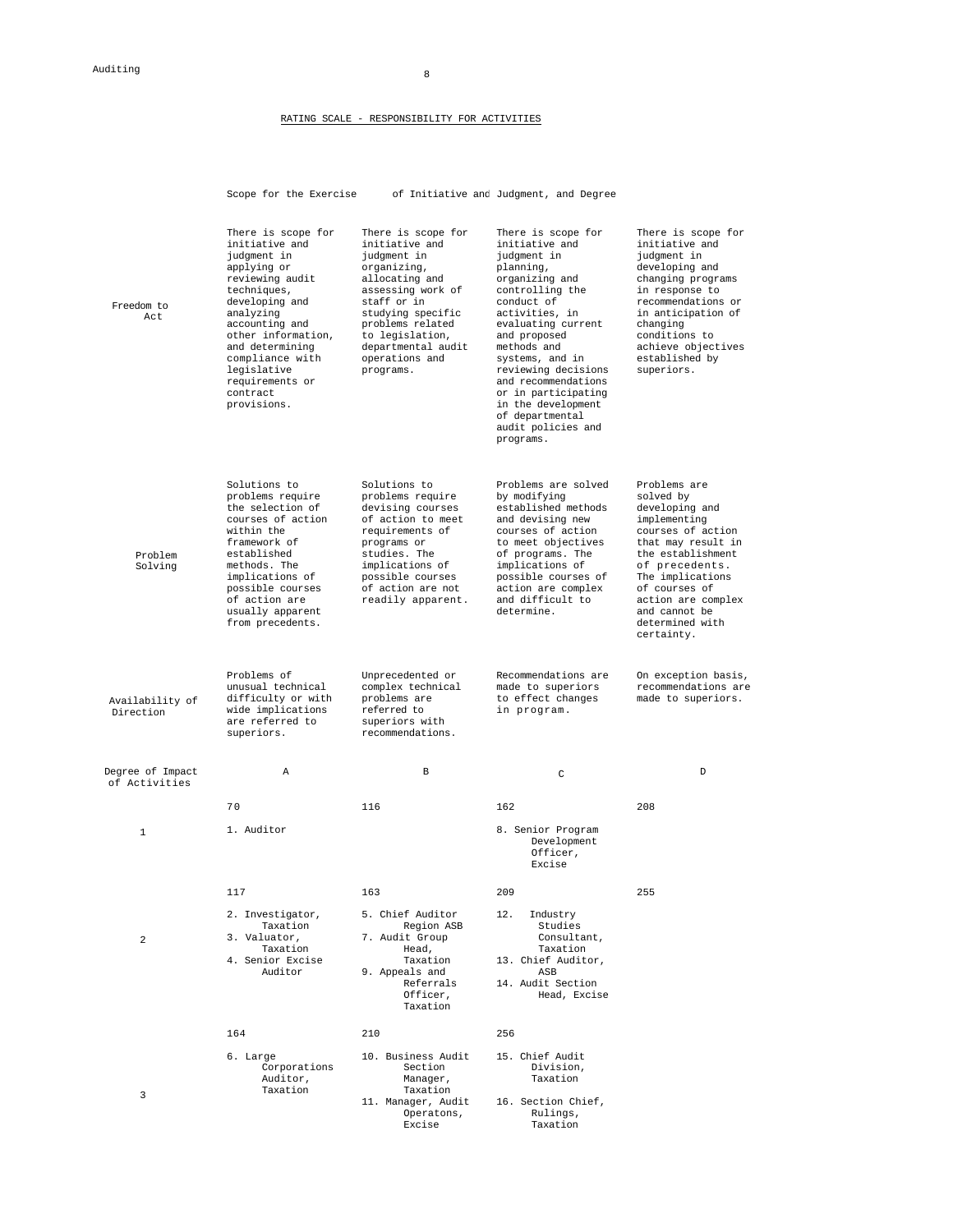#### RESPONSIBILITY FOR CONTACTS

This factor is used to measure the difficulty and importance of the contacts that occur as an integral part of the work and the requirements imposed by these contacts to work and communicate with others in person, by telephone or in writing.

#### Notes to Raters

Only those contacts that are an integral part of the work and that result from the duties assigned or sanctioned by management are to be considered.

If the duties of the position include contacts described under more than one degree of the factor, the point value assigned will be that of the degree that best describes the nature of the contact.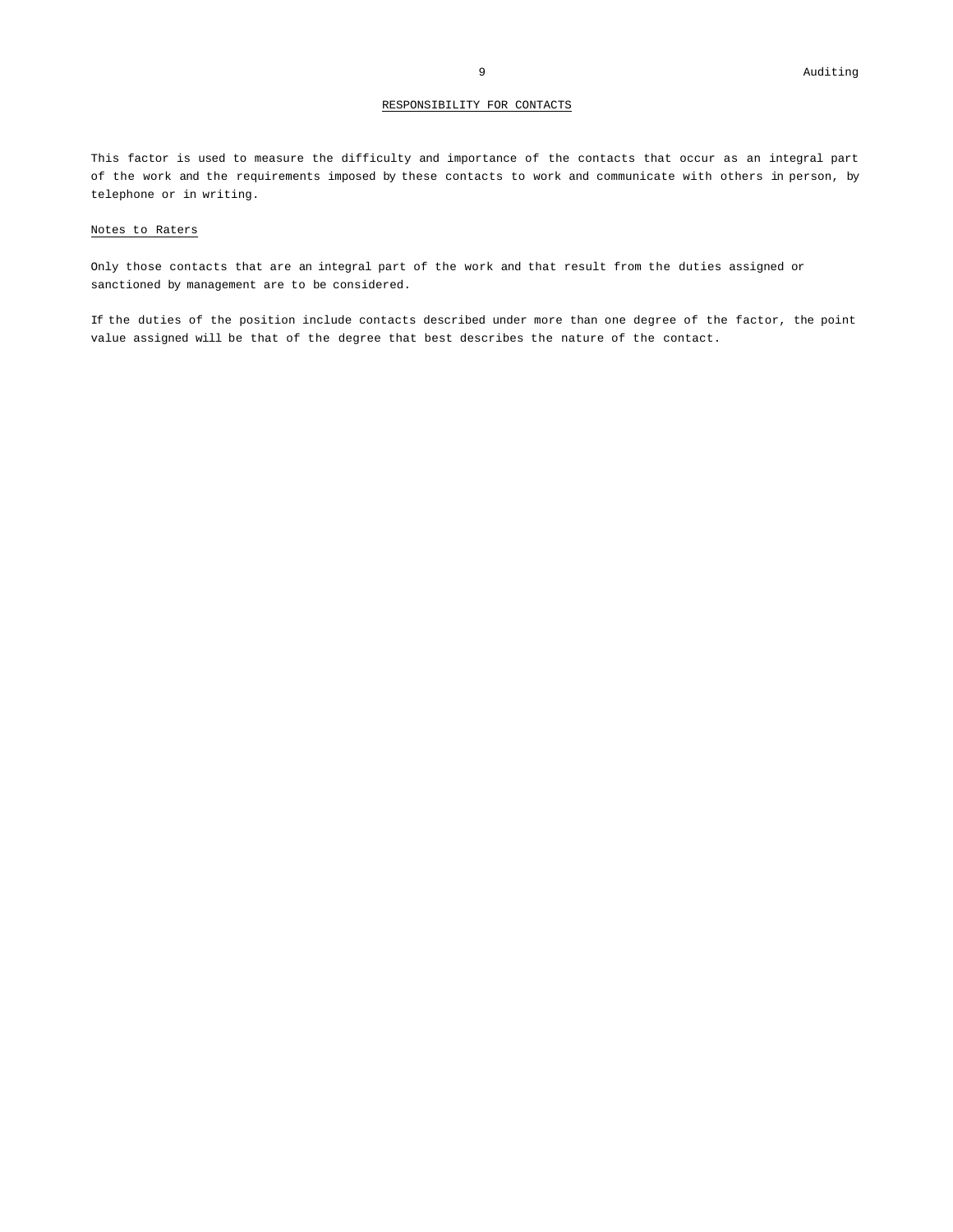#### RATING SCALE - RESPONSIBILITY FOR CONTACTS

| Nature and Purpose and Degree                                                                                                                                                                                                                                                                  |              | Points | Bench-mark                                                                                                                                                                                       |
|------------------------------------------------------------------------------------------------------------------------------------------------------------------------------------------------------------------------------------------------------------------------------------------------|--------------|--------|--------------------------------------------------------------------------------------------------------------------------------------------------------------------------------------------------|
| The work normally requires contacts to<br>establish co-operative relationships, obtain<br>and exchange information, discuss complex<br>problems and proposals, and persuade and<br>obtain concurrence where divergent views must<br>often be reconciled.                                       | $\mathbf{1}$ | 30     | 1. Auditor<br>3. Valuator, Taxation                                                                                                                                                              |
| The work requires frequent contacts to resolve<br>or recommend solutions to unusually complex<br>and controversial problems and proposals<br>involving the interpretation of statutes,<br>regulations, agreements or contracts and their<br>application to complex accounting<br>transactions. | 2            | 60     | 2. Investigator, Taxation<br>4. Senior Excise Auditor<br>6. Large Corporations Auditor,<br>Taxation<br>8. Senior Program Development<br>Auditor, Excise                                          |
| The work requires frequent contacts to clarify<br>differences of opinion and resolve or<br>recommend solutions to problems associated<br>with decisions and recommendations made by<br>others where there is serious conflict of<br>opinion and interest.                                      | 3            | 90     | 5. Chief Auditor, Region ASB<br>7. Audit Group Head, Taxation<br>9. Appeals and Referrals<br>Officer, Taxation<br>12. Industry Studies Consultant,<br>Taxation<br>14. Audit Section Head, Excise |
| The work requires representing the department<br>or agency at formal meetings, with authority<br>to discuss highly controversial problems and<br>proposals and seek common ground on which to<br>base solutions.                                                                               | 4            | 120    | 10. Business Audit Section<br>Manager, Taxation<br>11. Manager, Audit Operations,<br>Excise<br>13. Chief Auditor, ASB<br>15. Chief Audit Division,<br>Taxation                                   |

16. Section Chief, Rulings, Taxation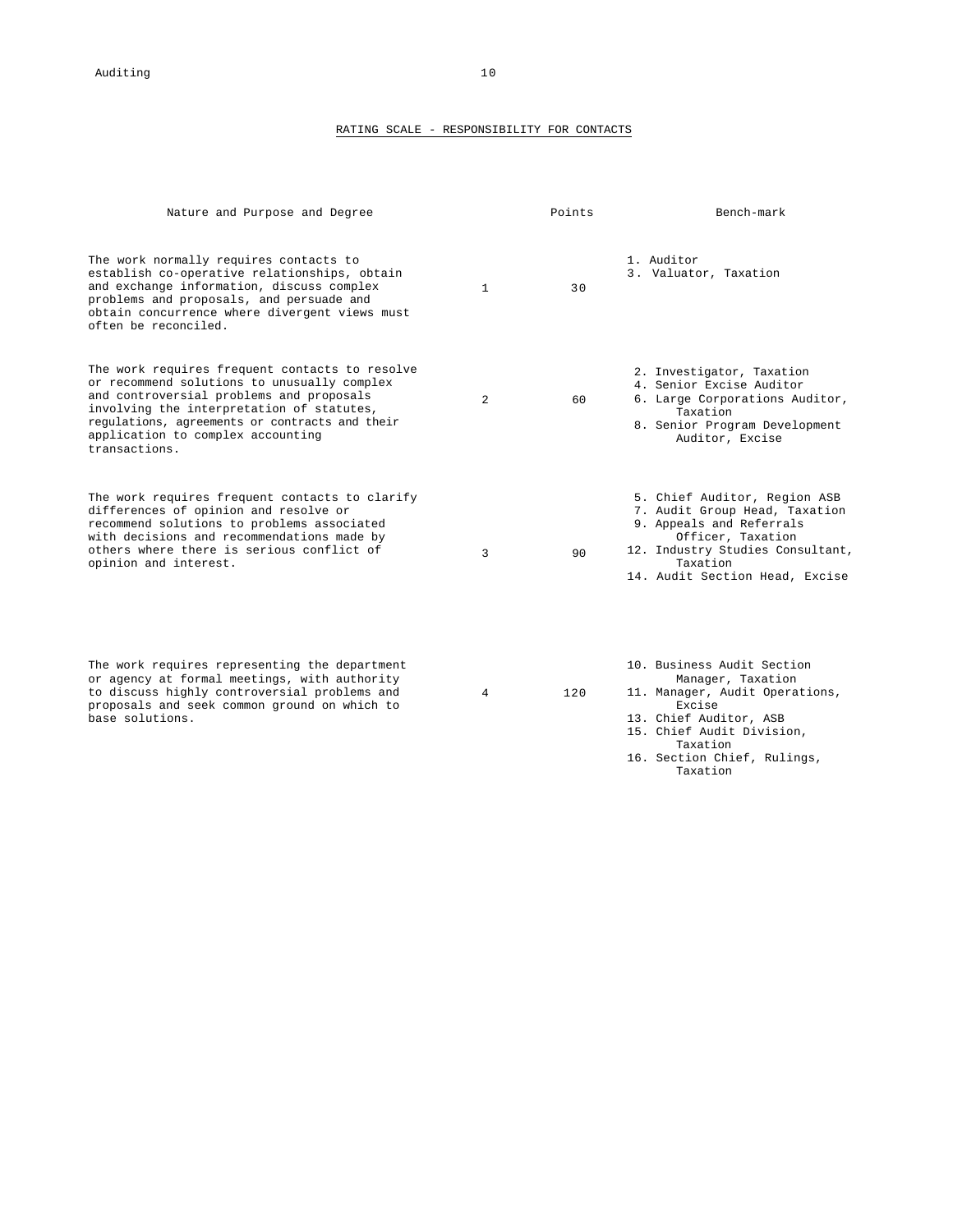#### OPERATIONAL RESPONSIBILITY FACTOR

This factor is used to measure the work accomplished in relation to line or staff functions.

The expression "line function" refers to activities such as the selection and training of personnel, work distribution, quality control mechanisms and other activities pertaining to the administration of personnel.

The expression "staff function" refers to activities such as the development and evaluation of methods, procedures, systems, policies, providing advice, guidance and technical assistance to field operations.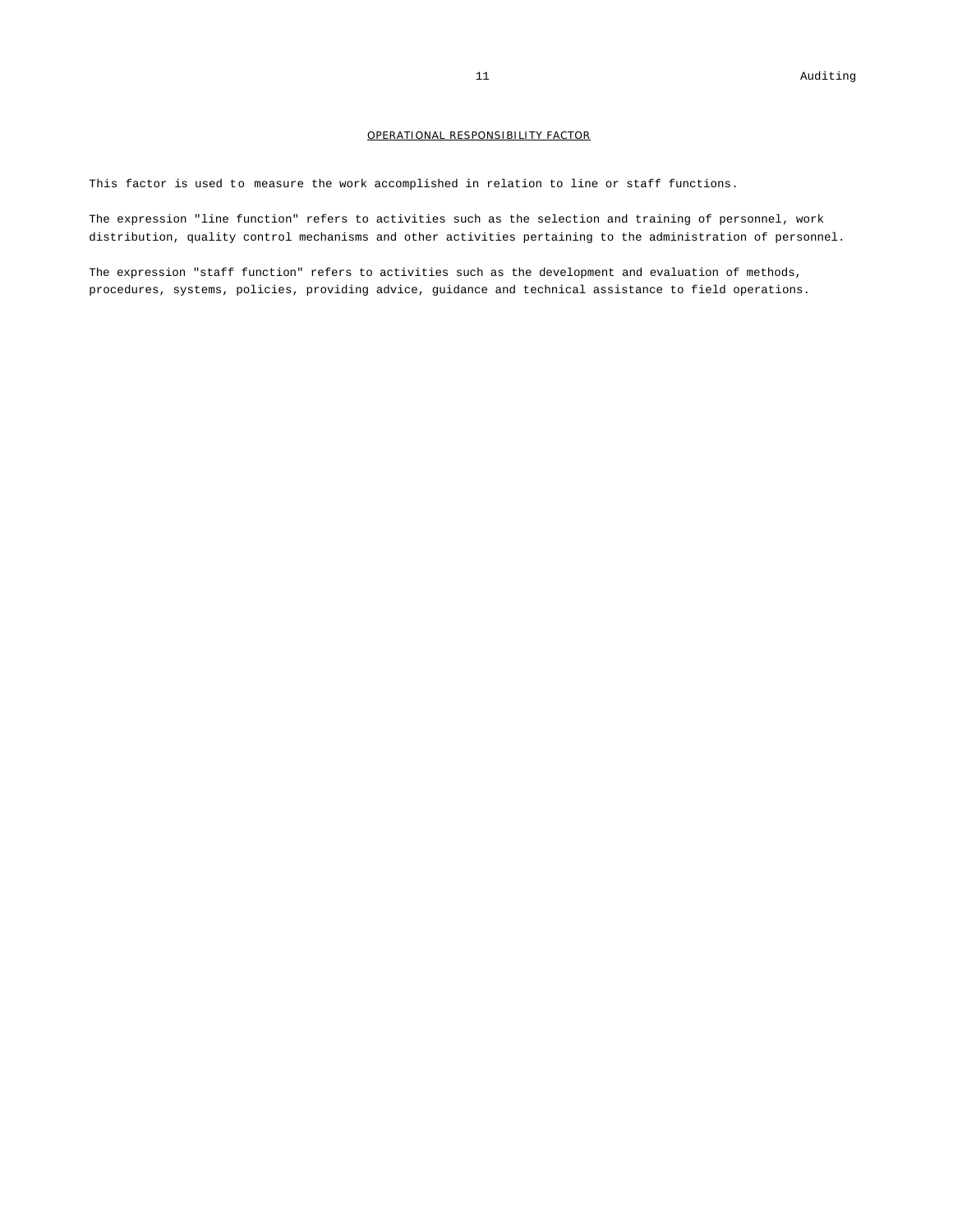#### RATING SCALE - OPERATIONAL RESPONSIBILITY FACTOR

| Nature and Degree                                                                                                                                                                                                                                                                                                                                                                                                                                                                                               |                | Points | Bench-mark                                                                                                                                                                                                                                         |
|-----------------------------------------------------------------------------------------------------------------------------------------------------------------------------------------------------------------------------------------------------------------------------------------------------------------------------------------------------------------------------------------------------------------------------------------------------------------------------------------------------------------|----------------|--------|----------------------------------------------------------------------------------------------------------------------------------------------------------------------------------------------------------------------------------------------------|
| Responsibility is primarily for own work.<br>The provision of incidental guidance to other<br>staff may be required.                                                                                                                                                                                                                                                                                                                                                                                            | $\mathbf{1}$   | 15     | 1. Auditor<br>2. Investigator, Taxation<br>3. Valuator, Taxation                                                                                                                                                                                   |
| Responsibility is limited to instructing<br>subordinates, checking work in progress to<br>maintain standards of quality and quantity.*<br>0 <sub>R</sub><br>Responsibility is for the provision of advice<br>on a continuing basis with respect to the<br>application of policies, procedures, systems<br>and methods.**                                                                                                                                                                                        | $\overline{a}$ | 25     | 4. Senior Excise Auditor<br>6. Large Corporation Auditor,<br>Taxation<br>9. Appeals and Referrals<br>Officer, Taxation                                                                                                                             |
| Responsibility is continuous, i.e. planning<br>and assigning work, reviewing work during<br>performance or upon completion, evaluating<br>performance of subordinates and providing<br>guidance on improvement.*<br>0 <sub>R</sub><br>Responsibility is for the participation in the<br>development of operational procedures, systems<br>or methods. **                                                                                                                                                        | 3              | 50     | 5. Chief Auditor - Region ASB<br>7. Audit Croup Head, Taxation<br>8. Senior Program Development<br>Auditor                                                                                                                                         |
| Responsibility is typically exercised through<br>subordinate supervisors and involves such<br>aspects as: adjusting workloads, modifying<br>operating procedures, allocating resources to<br>meet changes in work priorities and/or volume,<br>and ensuring that established personnel<br>policies are carried out.*<br><b>OR</b><br>Responsibility is for the development of<br>operational policies, systems, procedures or<br>methods, or for the participation in the<br>development of corporate policy.** | 4              | 75     | 10. Business Audit Section<br>Manager, Taxation<br>11. Manager, Audit Operations,<br>Excise<br>12. Industry Studies Consultant,<br>Taxation<br>13. Chief Auditor, ASB<br>14. Audit Section Head, Excise<br>16. Section Chief, Rulings,<br>Taxation |
| Responsibility is exercised through<br>subordinate supervisors or managers and<br>involves the planning, directing and<br>controlling of human resources.*<br>OR.<br>Responsibility is for the development of<br>corporate policies.**                                                                                                                                                                                                                                                                          | 5              | 100    | 15. Chief Audit Division,<br>Taxation                                                                                                                                                                                                              |

\* Line Function

\*\* Staff Function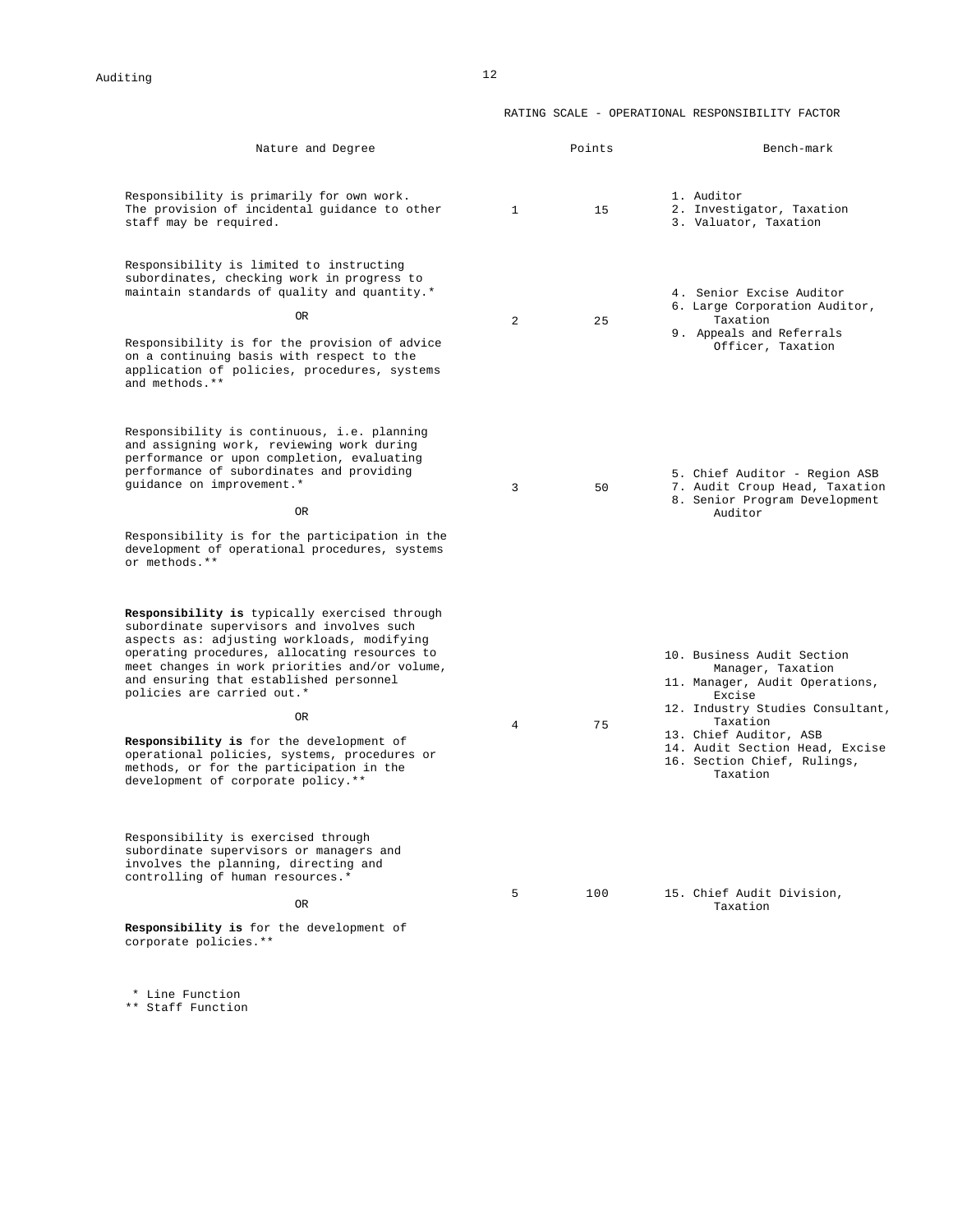13 Auditing

### BENCH MARK INDEX

| <b>BM</b>      | Title                                             | Knowl edge | Resp. for<br>Activities | Resp. for<br>Contacts | Operational<br>Řesp. | Total | Level            |
|----------------|---------------------------------------------------|------------|-------------------------|-----------------------|----------------------|-------|------------------|
| $\mathbf{1}$   | Audi tor                                          | 1/70       | A1/70                   | 1/30                  | 1/15                 | 185   | $\mathbf{1}$     |
| 2              | Investigator,<br>Taxation                         | 2/116      | A2/117                  | 2/60                  | 1/15                 | 308   | $\overline{2}$   |
| 3              | Valuator, Taxation                                | 2/116      | A2/117                  | 1/30                  | 1/15                 | 278   | $\overline{2}$   |
| 4              | Seni or Exci se Audi tor                          | 2/116      | A2/117                  | 2/60                  | 2/25                 | 318   | $\overline{2}$   |
| 5              | Chief Auditor -<br>Region ASB                     | 3/162      | 83/163                  | 3/90                  | 3/50                 | 465   | 3                |
| 6              | Large Corporation<br>Auditor, Taxation            | 3/162      | A3/164                  | 2/60                  | 2/25                 | 411   | 3                |
| $\overline{7}$ | Audit Group Head,<br>Taxation                     | 3/162      | B2/163                  | 3/90                  | 3/50                 | 465   | 3                |
| 8              | Senior Program<br>Development Officer,<br>Exci se | 3/162      | C1/162                  | 2/60                  | 3/50                 | 434   | 3                |
| 9              | Appeals and Referrals<br>Officer, Taxation        | 3/162      | 82/163                  | 3/90                  | 2/25                 | 440   | 3                |
| 10             | Business Audit<br>Section Manager,<br>Taxation    | 4/209      | 83/210                  | 4/120                 | 4/75                 | 614   | 4                |
| 11             | Manager Audit<br>Operations, Excise               | 4/209      | 83/210                  | 4/120                 | 4/75                 | 614   | 4                |
| 12             | Industry Studies<br>Consultant, Taxation          | 4/209      | C2/209                  | 3/90                  | 4/75                 | 583   | 4                |
| 13             | Chief, Auditor ASB                                | 4/209      | C2/209                  | 4/120                 | 4/75                 | 613   | 4                |
| 14             | Audit Section Head,<br>Exci se                    | 4/209      | C2/209                  | 3/90                  | 4/75                 | 583   | 4                |
| 15             | Chief Audit Division,<br>Taxation                 | 5/256      | C3/256                  | 4/120                 | 5/100                | 732   | 5                |
| 16             | Chief, Avoidance<br>Services                      |            |                         |                       |                      |       | $\boldsymbol{6}$ |
| 17             | Regional Large Business<br>Audit Advisor          |            |                         |                       |                      |       | $\epsilon$       |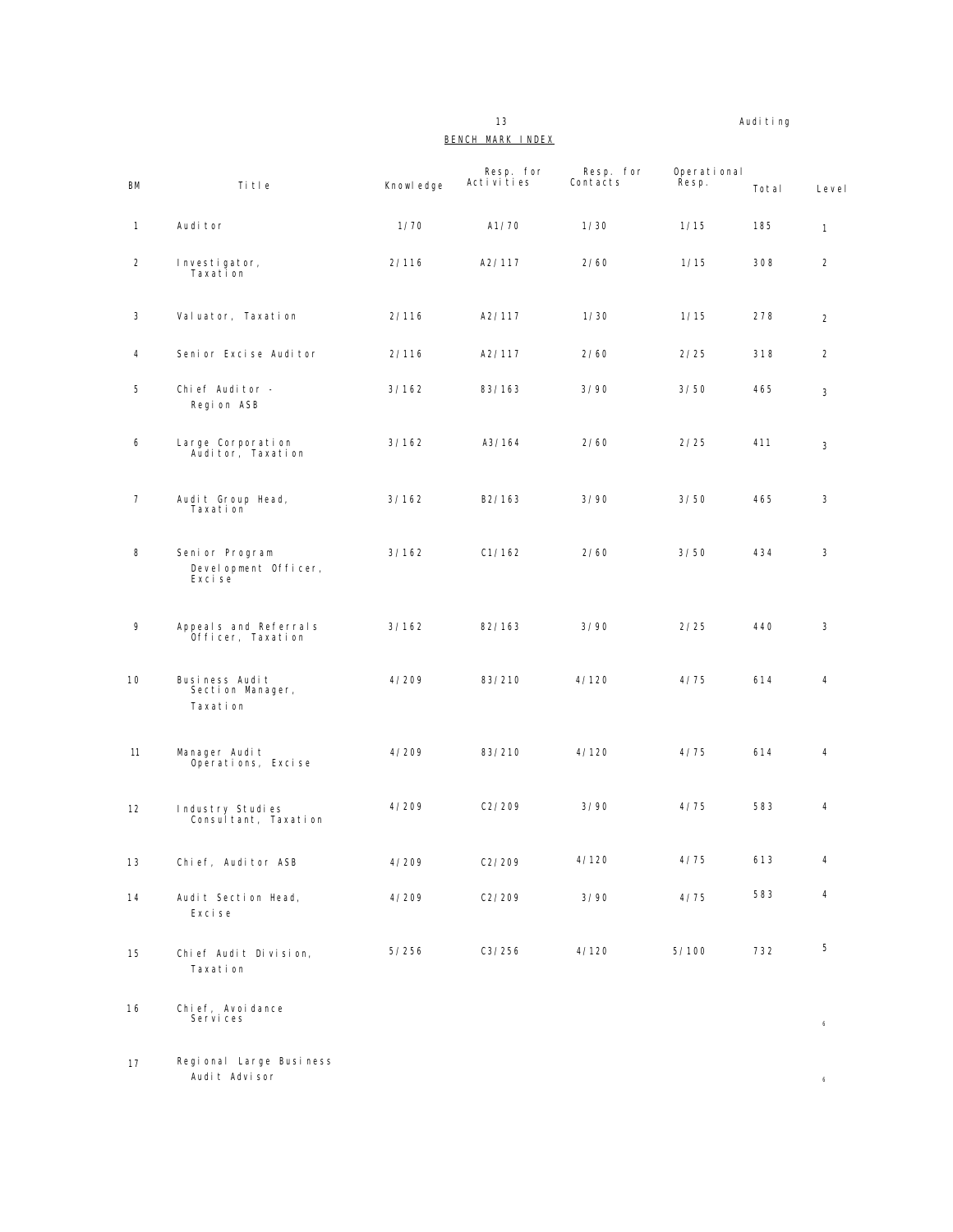1.1 B.M.P.D. No. 1

#### BENCH-MARK POSITION DESCRIPTION

Bench-mark Position Number: 1 Level: 1

Descriptive Title: Auditor **Point Rating: 185** Reports to: Audit Group Head

#### Duties

- 1. Plans and conducts audits on the books and records of a designated range of taxpayers/contractors/ agreements to ensure compliance with appropriate legislation and policies;
- 2. establishes assessment/contract/agreement amounts, explains audit findings to the taxpayer/contractor/client and prepares detailed audit reports; and
- 3. provides information and interpretations to the public on the relevant statutes and regulations.

#### Organization

co-workers.

The position is in a field operation and is one of a pool of auditors reporting to the Audit Group Head (AU). There are no subordinates reporting to this position.

| Specifications                                                                                                                                                                                                                                                                                                                                                                                | Degree/<br>Points |
|-----------------------------------------------------------------------------------------------------------------------------------------------------------------------------------------------------------------------------------------------------------------------------------------------------------------------------------------------------------------------------------------------|-------------------|
| A. Knowledge                                                                                                                                                                                                                                                                                                                                                                                  | 1 / 70            |
| The work requires a good working knowledge of Acts, Requlations and audit manuals. It<br>requires familiarity with the provision of other related Acts and Regulations, business<br>practices, EDP auditing techniques and a basic knowledge of accounting and auditing<br>principles. The work also requires skills in performing audits and in preparing reports<br>using standard formats. |                   |
| B. Responsibility for Activities                                                                                                                                                                                                                                                                                                                                                              | Al / 70           |
| All audit assignments are carried out under instructions of an audit supervisor and in<br>accordance with procedures and rulings set out in manuals. Unresolved issues are<br>discussed with audit supervisor.                                                                                                                                                                                |                   |
| Due to the size and type of organizations, individuals audited, the degree of impact of<br>activities is limited.                                                                                                                                                                                                                                                                             |                   |
| C. Responsibility for Contacts                                                                                                                                                                                                                                                                                                                                                                | 1 / 30            |
| Contacts are established to obtain required information for determination of related<br>application. Discussions engaged in, also involve, complicated problems to effect<br>understanding of regulations, procedures and acceptance of assessments or audit results.                                                                                                                         |                   |
| D. Operational Responsibility                                                                                                                                                                                                                                                                                                                                                                 | 1 / 15            |
| Responsibility is primarily for own work and, on occasion may provide guidance to                                                                                                                                                                                                                                                                                                             |                   |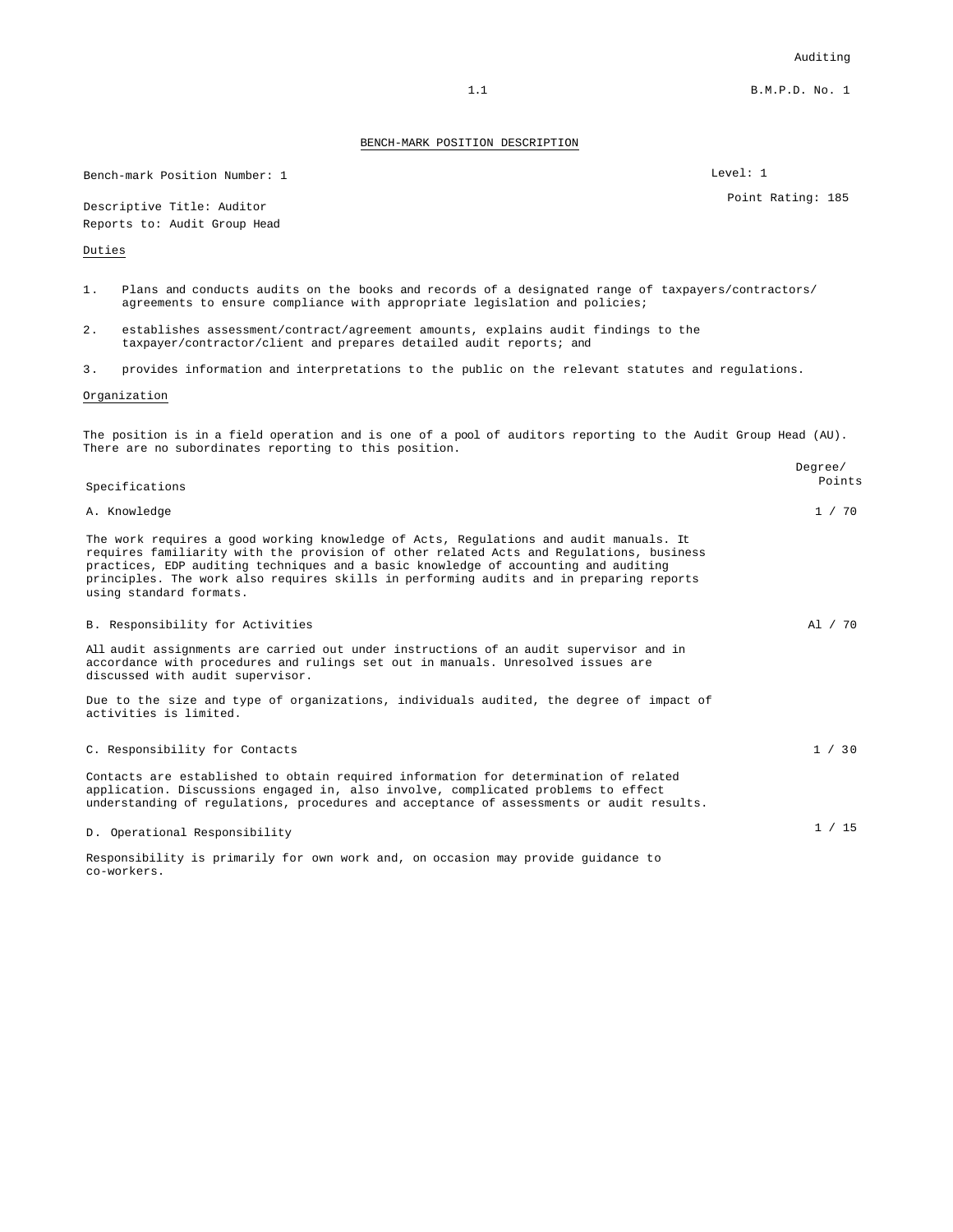Bench-mark Position Number: 2 Level: 2

Descriptive Title: Investigator, Taxation Point Rating: 308

Reports to: Investigation Group Head

Duties

- 1. Plans and conducts complex investigations into the affairs of corporations or individuals with suspected tax evasion or fraud;
- 2. prepares documentation for the purpose of obtaining search warrants, presenting warrants, conducting searches and gathering evidence to support the commission of an offense against the Income Tax Act;
- 3 . prepares detailed investigation and prosecution reports, determines penalties and reassessments; and
- 4. advises Crown Counsel in prosecution actions and acts as the prosecution's prime witness.

#### Organization

The position is in a field operation and is one of a group of investigators reporting to the Investigation Group Head (AU). There are no subordinates reporting to this position.

| Specifications                                                                                                                                                                                                                                                                                                                                                                                                                                                                             | Degree/ | Points   |
|--------------------------------------------------------------------------------------------------------------------------------------------------------------------------------------------------------------------------------------------------------------------------------------------------------------------------------------------------------------------------------------------------------------------------------------------------------------------------------------------|---------|----------|
| A. Knowledge                                                                                                                                                                                                                                                                                                                                                                                                                                                                               |         | 2 / 116  |
| The work requires a very good working knowledge of the Income Tax Act, Regulations,<br>Criminal Code and audit manuals. It requires a good working knowledge of other related<br>Acts and Regulations, of investigative techniques, business practices, EDP auditing<br>techniques and a good knowledge of accounting and auditing principles. It also requires<br>skills in detecting and investigating allegations of fraudulent practices and in<br>preparing reports for external use. |         |          |
| B. Responsibility for Activities                                                                                                                                                                                                                                                                                                                                                                                                                                                           |         | A2 / 117 |
| All audits are carried out under general instructions from supervisor and in accordance<br>with policies and procedures set out in manuals. Unusual technical difficulties are<br>referred to supervisor.                                                                                                                                                                                                                                                                                  |         |          |
| Investigations action affects the declared profits and the amount of revenue collected<br>from a wide variety of industries and businesses. Due to the medium complexity of work<br>assigned to this position, the degree of impact of activities is moderate.                                                                                                                                                                                                                             |         |          |
| C. Responsibility for Contacts                                                                                                                                                                                                                                                                                                                                                                                                                                                             |         | 2 / 60   |
| Contacts are established to obtain statements, including evidence under oath and in<br>conduct of searches and seizures of evidence that may be used in prosecution proceedings.<br>Contacts require presentation of facts and principles of law in support of proposed<br>reassessments and prosecutions.                                                                                                                                                                                 |         |          |
| D. Operational Responsibility                                                                                                                                                                                                                                                                                                                                                                                                                                                              |         | 1 / 15   |

Responsibility is primarily for own work and, on occasion may provide guidance to co-workers.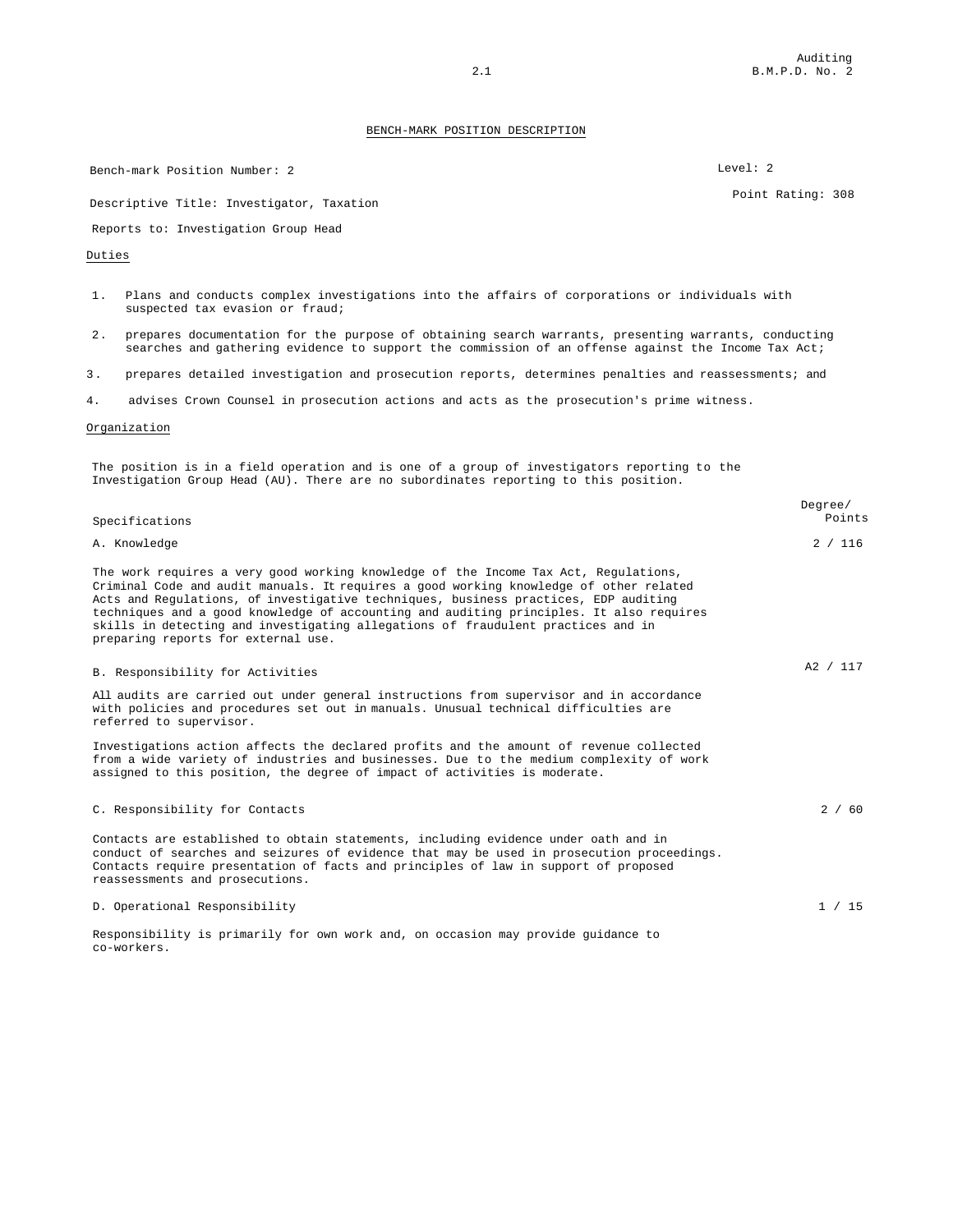Bench-mark Position Number: 3 Level: 2

Descriptive Title: Valuator, Taxation Point Rating: 278

Reports to: Business Equity Valuations Group Head

#### Duties

- 1. Reviews situations involving fair market value of securities and equities of either corporations or unincorporated businesses referred by tax auditors to determine or verify the value stated for income tax purposes;
- 2. discusses differences in valuations with the taxpayer and their representatives to reach agreed value of business equities in question; and
- 3. prepares concise reports.

#### Organization

The position is in a field operation and is one of a group of valuators reporting to Business Equity Valuations Group Head (AU). There are no subordinates reporting to this position.

| Specifications                                                                                                                                                                                                                                                                                                                                                                                                                                                                                           | Degree/<br>Points |
|----------------------------------------------------------------------------------------------------------------------------------------------------------------------------------------------------------------------------------------------------------------------------------------------------------------------------------------------------------------------------------------------------------------------------------------------------------------------------------------------------------|-------------------|
| A. Knowledge                                                                                                                                                                                                                                                                                                                                                                                                                                                                                             | 2 / 116           |
| The work requires a very good working knowledge of the Income Tax Act, Requlations, audit<br>manuals and a thorough knowledge of Valuation principles. It requires a good working<br>knowledge of other related Acts and Regulations, economic factors affecting businesses,<br>EDP auditing techniques and a good knowledge of accounting and auditing principles. It<br>also requires skills in presenting the results of the valuation analyses and in preparing<br>reports to support the valuation. |                   |
| B. Responsibility for Activities                                                                                                                                                                                                                                                                                                                                                                                                                                                                         | A2 / 117          |
| Assignments are carried out under general instructions from supervisor and in accordance<br>with the principles of valuations. There is scope for initiative and judgment in<br>determining market value of business equities. Unusual problems are referred to<br>supervisor.                                                                                                                                                                                                                           |                   |
| Due to the medium complexity of work assigned to this position, such as establishing the<br>financial stability of company/individual, the degree of impact of activities is<br>moderate.                                                                                                                                                                                                                                                                                                                |                   |
| C. Responsibility for Contacts                                                                                                                                                                                                                                                                                                                                                                                                                                                                           | 1 / 30            |
| Contacts are established to obtain information and discuss technical problems. Outside<br>contacts are made with the taxpayer and their representatives for the purpose of<br>gathering information and setting valuations where there are difficult negotiations or<br>where there are appeals against valuations. Contacts would be made to clarify<br>differences of opinion or recommend alternatives to problems based on factual or reasoned<br>evidence.                                          |                   |
| D. Operational Responsibility                                                                                                                                                                                                                                                                                                                                                                                                                                                                            | 1 / 15            |
| Responsibility is primarily for own work and, on occasion provide guidance to co-workers.                                                                                                                                                                                                                                                                                                                                                                                                                |                   |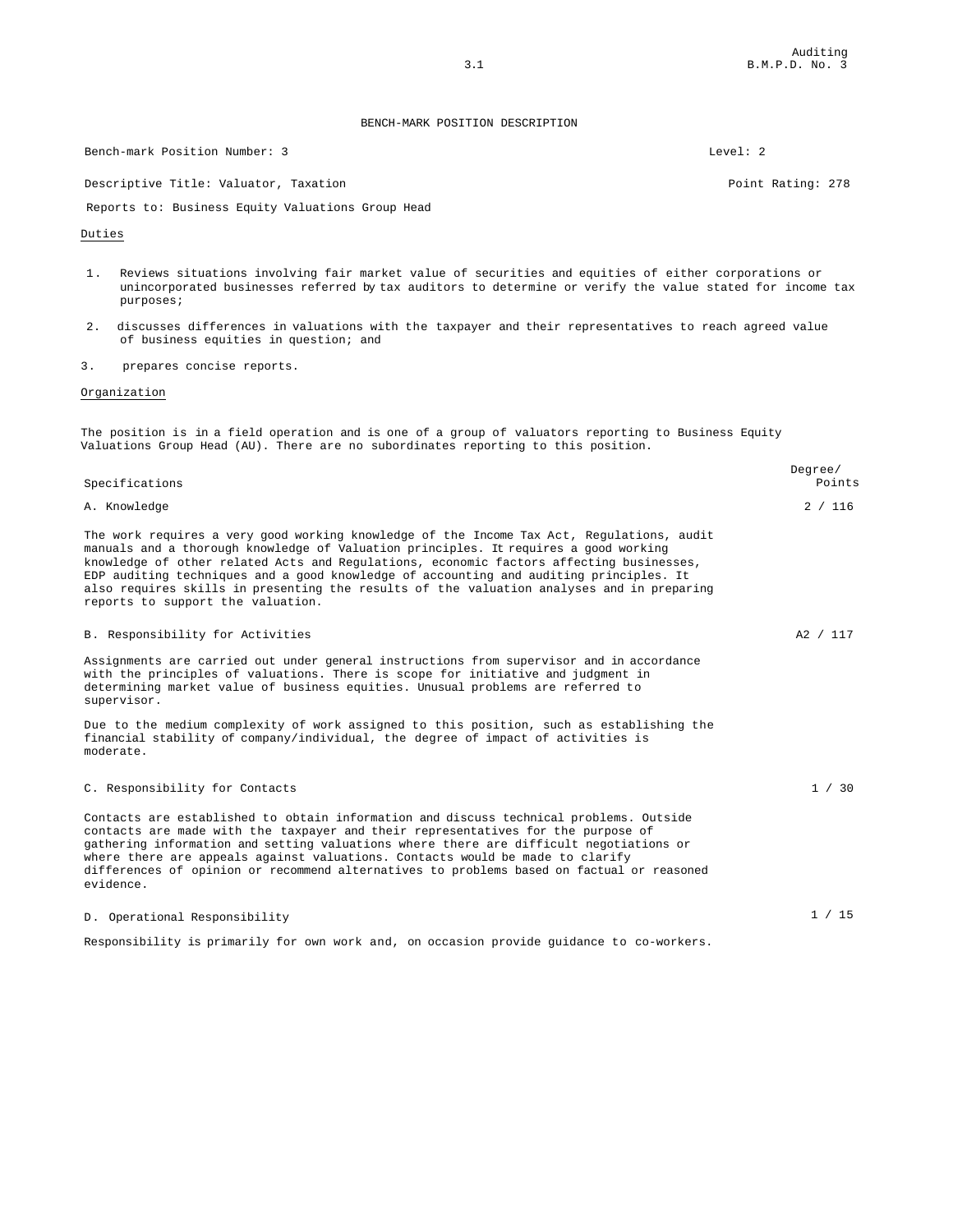Bench-mark Position Number: 4 Level: 2

Descriptive Title: Senior Excise Auditor **Point Rating: 318** Point Rating: 318

Reports to: Audit Unit Manager

Duties

- 1. Plans and conducts audits where difficult and complex issues are involved on the books and records of a designated range of manufacturers/producers, wholesalers, permit holders and other licensees under the Excise Act and the Excise Tax Act;
- 2. establishes assessments, explains audit findings and prepares concise audit reports; and
- 3. provides information and interpretations to the public on the relevant statutes and regulations.

#### Organization

The position is in a District Excise Office and is one of a group of Auditors reporting to the Audit Unit Manager (AU). There are subordinates reporting to the position on a specific audit basis. Degree/

| Specifications                                                                                                                                                                                                                                                                                                                                                                                                                     | レーツエーー /<br>Points |
|------------------------------------------------------------------------------------------------------------------------------------------------------------------------------------------------------------------------------------------------------------------------------------------------------------------------------------------------------------------------------------------------------------------------------------|--------------------|
| A. Knowledge                                                                                                                                                                                                                                                                                                                                                                                                                       | 2 / 116            |
| The work requires a very good working knowledge of the Excise Act and Excise Tax Act,<br>Requlations and audit manuals. It requires a good working knowledge of other related<br>Acts and Requlations and of a large variety of business organizations, EDP auditing<br>techniques and a good knowledge of accounting and auditing principles. It also requires<br>skills in conducting corporation audits and in writing reports. |                    |
| B. Responsibility for Activities                                                                                                                                                                                                                                                                                                                                                                                                   | A2 / 117           |
| Assignments handled by the Senior Excise Auditor are carried out under general<br>instructions from supervisor and in accordance with procedures, standards and rulings<br>provided by manuals. Unusual problems are referred to superior.                                                                                                                                                                                         |                    |
| Due to the medium complexity of work assigned, such as performing audits on large<br>companies with diversified operations, the degree of impact of activities is moderate.                                                                                                                                                                                                                                                        |                    |
| C. Responsibility for Contacts                                                                                                                                                                                                                                                                                                                                                                                                     | 2 / 60             |
| Contacts are established to obtain information and resolve complex tax assessment<br>problems. Discussions involve the presentation of facts based on legal and audit<br>principles and techniques to support large tax assessments or refund reductions which have<br>been levied and to consider counter arguments for lowering valuations and reassessment<br>of tax.                                                           |                    |
| D. Operational Responsibility                                                                                                                                                                                                                                                                                                                                                                                                      | 2 / 25             |

Responsibility is primarily for own work and, on a specific audit basis instructs junior auditors on work to be performed.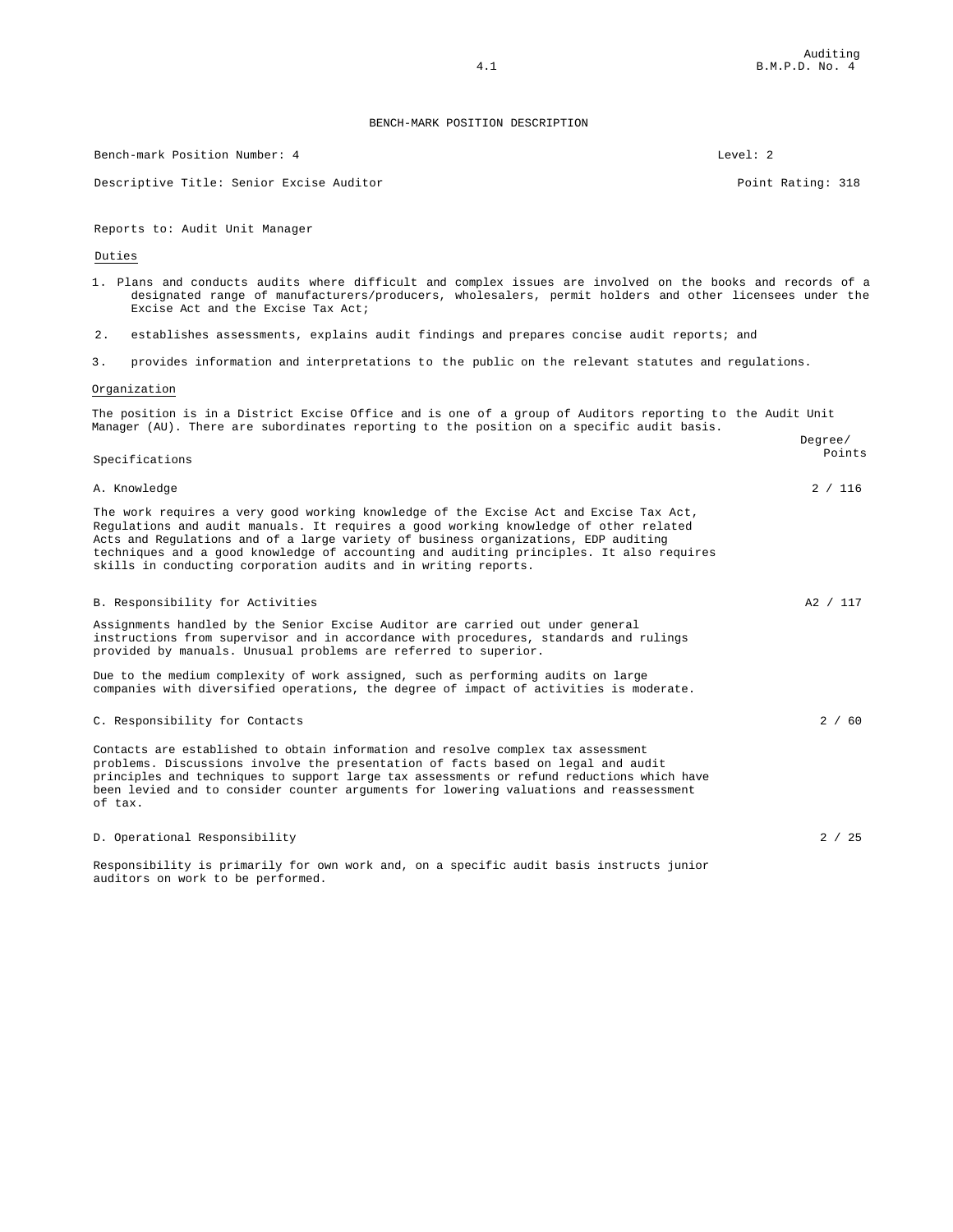| Bench-mark Position Number: 5                                          | Level: 3          |
|------------------------------------------------------------------------|-------------------|
| Descriptive Title: Chief Auditor - Region, Audit Services Bureau (ASB) | Point Rating: 465 |

#### Reports to: Audit Manager

#### Duties

|  |  |  |  |  |  |                                                                                                   |  | Plans, controls and coordinates the work of auditors engaged in auditing the accounts and records of |
|--|--|--|--|--|--|---------------------------------------------------------------------------------------------------|--|------------------------------------------------------------------------------------------------------|
|  |  |  |  |  |  | industries and commercial organizations, provincial government departments and agencies and other |  |                                                                                                      |
|  |  |  |  |  |  | organizations operating under federal government contracts, agreements or legislation;            |  |                                                                                                      |

- 2. conducts complex audits involving highly sophisticated EDP systems;
- 3 . conducts special audit reviews and investigations; and
- 4. directs the activities of auditors.

#### Organization

The position is in a regional office and is one of a group reporting to the Audit Manager (AU). There are subordinates reporting to this position on a project matrix basis.

| Specifications                                                                                                                                                                                                                                                                                                                                                                                                                | Degree/<br>Points |
|-------------------------------------------------------------------------------------------------------------------------------------------------------------------------------------------------------------------------------------------------------------------------------------------------------------------------------------------------------------------------------------------------------------------------------|-------------------|
| A. Knowledge                                                                                                                                                                                                                                                                                                                                                                                                                  | 3 / 162           |
| The work requires a thorough knowledge of Acts, Regulations and audit manuals. It also<br>requires a very good knowledge of other related Acts and Regulations, of modern auditing<br>techniques and of the principles of personnel management and a thorough knowledge of the<br>principles of accounting and auditing. It also requires skills in directing complex<br>audits and in reviewing and writing concise reports. |                   |
| B. Responsibility for Activities                                                                                                                                                                                                                                                                                                                                                                                              | B2 / 163          |
| The work requires initiative and judgment in planning, organizing and controlling the<br>work of auditors responsible for a variety of complex assignments and in recommending<br>solutions to disputed matters. Activities are carried out under general direction from<br>superior.                                                                                                                                         |                   |
| Due to the medium complexity of work assigned, such as auditing the overall operation of<br>large international industrial companies, the degree of impact of activities is moderate.                                                                                                                                                                                                                                         |                   |
| C. Responsibility for Contacts                                                                                                                                                                                                                                                                                                                                                                                                | 3 / 90            |
| Contacts are established to provide accounting advice and to discuss problems related to<br>contract negotiations and interpretations, audit requirements, and conflicts arising from<br>audits. It requires contacts to obtain concurrence with or formal objections to<br>decisions and recommendations made by auditors in cases of unresolved conflict of<br>opinions.                                                    |                   |
| D. Operational Responsibility                                                                                                                                                                                                                                                                                                                                                                                                 | 3 / 50            |

Responsibility is for planning, assigning, reviewing and evaluating the work of auditors.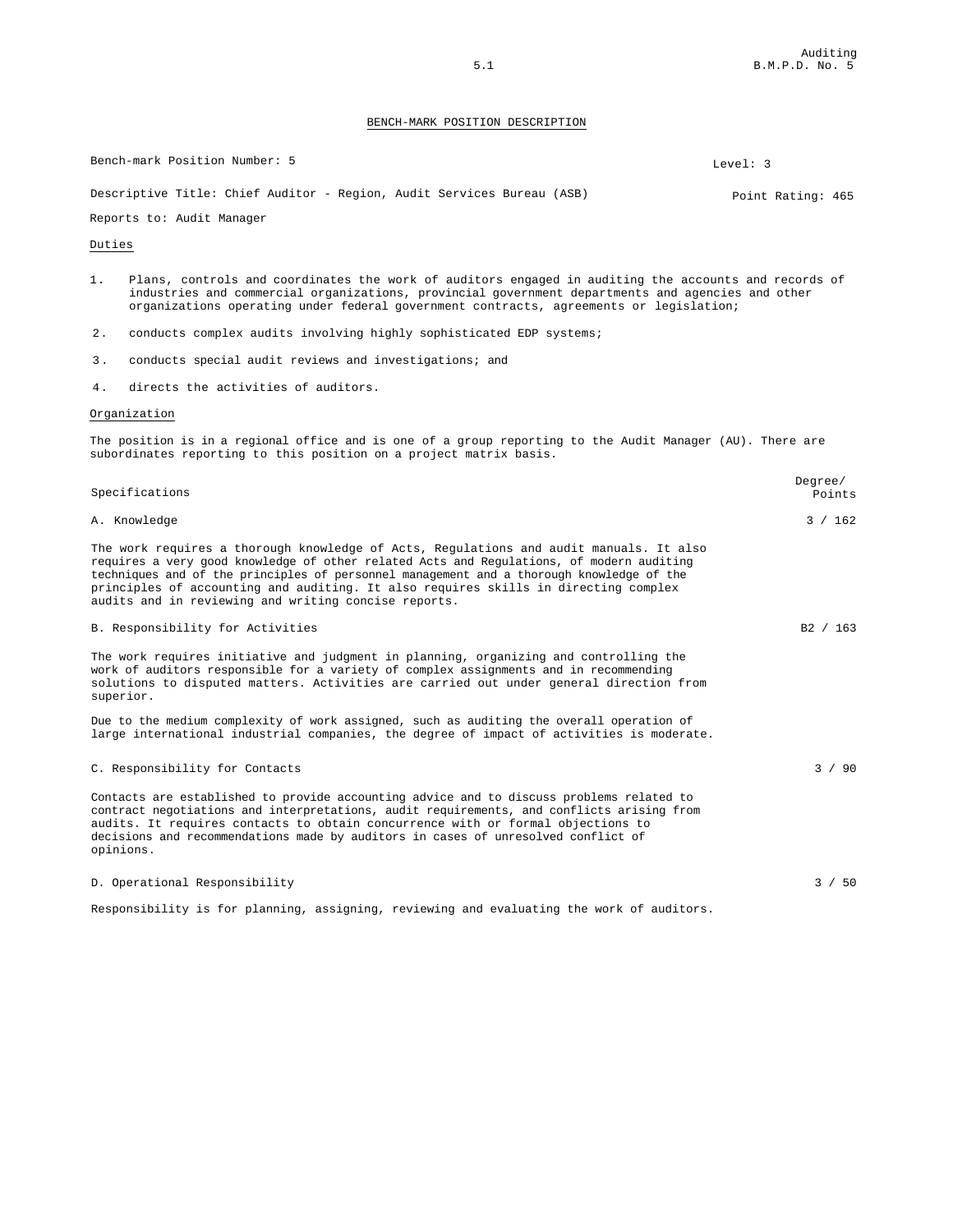Bench-mark Position Number: 6 Level: 3

Descriptive Title: Large Corporations Auditor - Taxation entitled and the Country Point Rating: 411

Reports to: Large Corporations Audits Croup Head

Duties

- 1. Plans and conducts audits of the largest and most complex businesses including corporations with branches, subsidiaries and foreign transactions involving highly decentralized and computerized accounting systems;
- 2. establishes assessments, explains audit findings and prepares detailed audit reports; and
- 3. provides information and interpretations to the public on the relevant statutes and regulations.

#### Organization

This position is in a field operation and is one of a group reporting to the Croup Head, Large Corporations Audits (AU). There are subordinates reporting to this position on a project/audit basis.

| Specifications                                                                                                                                                                                                                                                                                                                                                                                                                                                                                                                                              | Points   |
|-------------------------------------------------------------------------------------------------------------------------------------------------------------------------------------------------------------------------------------------------------------------------------------------------------------------------------------------------------------------------------------------------------------------------------------------------------------------------------------------------------------------------------------------------------------|----------|
| A. Knowledge                                                                                                                                                                                                                                                                                                                                                                                                                                                                                                                                                | 3 / 162  |
| The work requires a thorough knowledge of the Income Tax Act, Requiations and audit<br>manuals, a knowledge of foreign tax legislation, a very good knowledge of business<br>practices and of a variety of federal and provincial acts and regulations, a thorough<br>knowledge of the principles of accounting and auditing including EDP and statistical<br>sampling concepts. It also requires skills in auditing and investigating integrated and<br>computerized systems of national and international corporations and in writing concise<br>reports. |          |
| B. Responsibility for Activities                                                                                                                                                                                                                                                                                                                                                                                                                                                                                                                            | A3 / 164 |
| Initiative and judgment are required when evaluating the validity and adequacy of<br>information, devising approaches to obtain additional information, detecting evidence of<br>tax evasion or avoidance and resolving conflicts of opinion and interest. Problems are<br>referred to supervisor for advice when a need for procedural change or for clarification<br>of points of law arises. Activities are carried out under general quidance from<br>superior.                                                                                         |          |
| Due to the high complexity of work assigned to this position, such as auditing the<br>largest and most complex corporations, the degree of impact of activities is significant.                                                                                                                                                                                                                                                                                                                                                                             |          |
| C. Responsibility for Contacts                                                                                                                                                                                                                                                                                                                                                                                                                                                                                                                              | 2/60     |
| Contacts are established to obtain information and resolve complex tax and accounting<br>problems arising out of interpretations of the law, out of the mergers, reorganizations,<br>inter company and international transactions. It requires presentation of facts and<br>principles of law in support of proposed assessments where very large sums of money are<br>involved and counter arguments are presented by tax specialists in effort to cancel or<br>negotiate.                                                                                 |          |
| D. Operational Responsibility                                                                                                                                                                                                                                                                                                                                                                                                                                                                                                                               | 2 / 25   |

Responsibility is primarily for own work and on a specific audit basis instructs junior auditors on work to be performed.

Degree/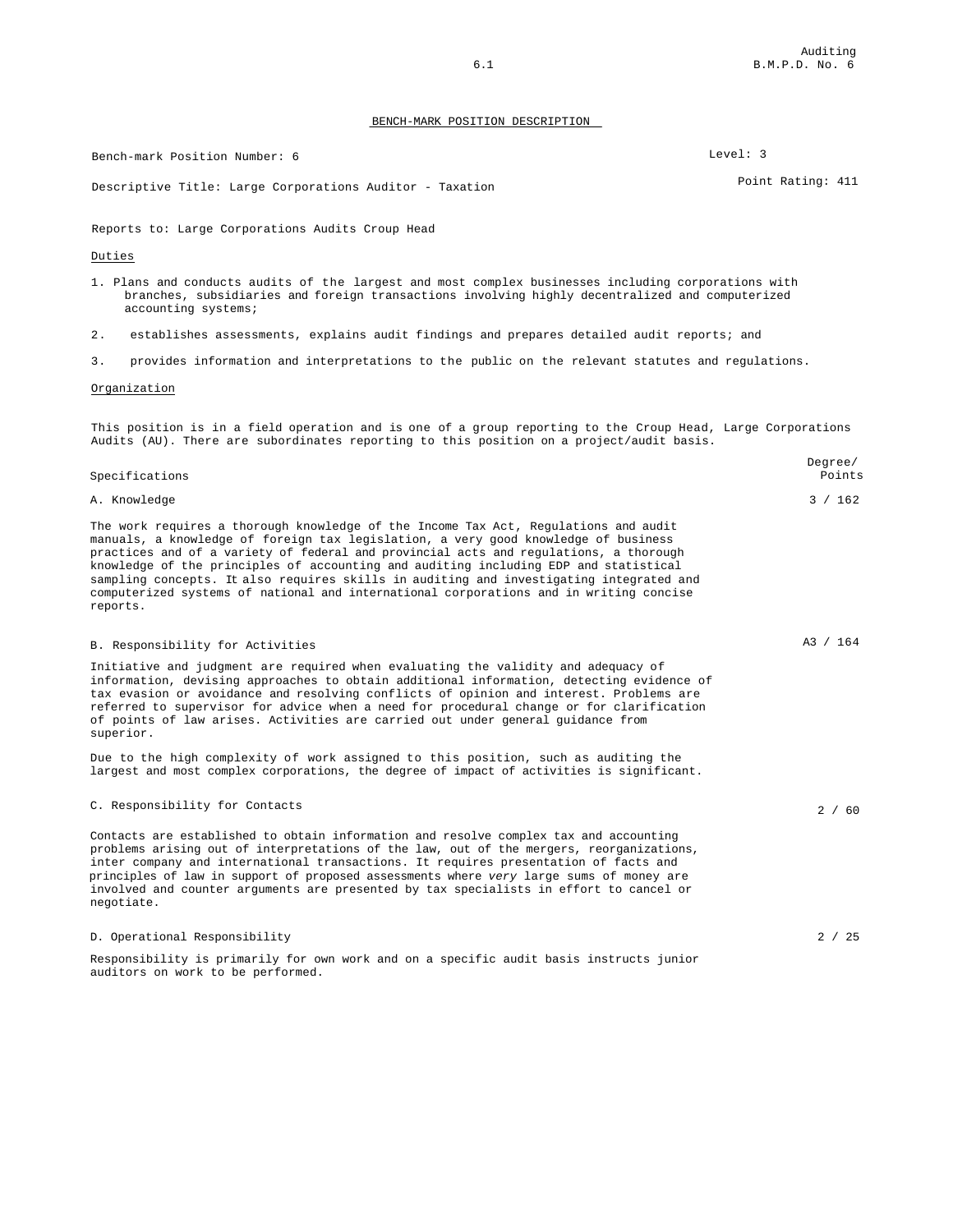Auditing 7.1 B.M.P.D. No. 7

#### BENCH-MARK POSITION DESCRIPTION

Bench-mark Position Number: 7 Level: 3 Descriptive Title: Audit Group Head, Taxation Point Rating: 465 Reports to: Manager, Audit Section Duties 1. Plans, directs and controls the examination and audit of individual, trust and corporation income tax returns; and 2. resolves the more contentious problems relating to the interpretations and application of related statutes and departmental policies. Organization The position is in a field operation, the first level of supervision, and is one of several Croup Heads reporting to the Manager, Audit Section (AU). There are subordinates reporting to this position. They are Senior Auditors (AU) and/or Auditors (AU) and/or Examiners (PM). Specifications Degree/ Points A. Knowledge 3 / 162 metals and the set of the set of the set of the set of the set of the set of the set of the set of the set of the set of the set of the set of the set of the set of the set of the set of the set of the The work requires a thorough knowledge of the Income Tax Act, Regulations, case law, provincial tax statutes, tax conventions, audit manuals, auditing and accounting principles. It also requires a very good knowledge of business practices and a knowledge of the principles of personnel management as well as skills in directing complex audits using EDP techniques and in reviewing and writing concise reports. B. Responsibility for Activities B2 / 163 The work requires initiative and judgment in planning, organizing and controlling the work of auditors responsible for the audit of a variety of large business tax returns, corporations, partnerships and trusts. Work is carried out under general guidance from superior. Decisions and recommendations on programs and problems affect the amount of revenue assessed and the attitudes and degree of compliance of business taxpayers in the area. Due to the medium complexity of work assigned to this position, such as determining the legitimacy of transactions in relation to income tax act when the consequences represent large amount of money, the degree of impact of activities is moderate. C. Responsibility for Contacts 3 / 90

Contacts are established to discuss and examine the interpretation and application of legislation and the accounting treatment of transactions in cases where there are unresolved conflicts of opinion between the taxpayer and the auditor or where facts have not been satisfactorily established and to reach agreement or arrive at a basis for recommending a solution.

#### D. Operational Responsibility 3 / 50

Responsibility is for planning, assigning, reviewing and evaluating the work of auditors.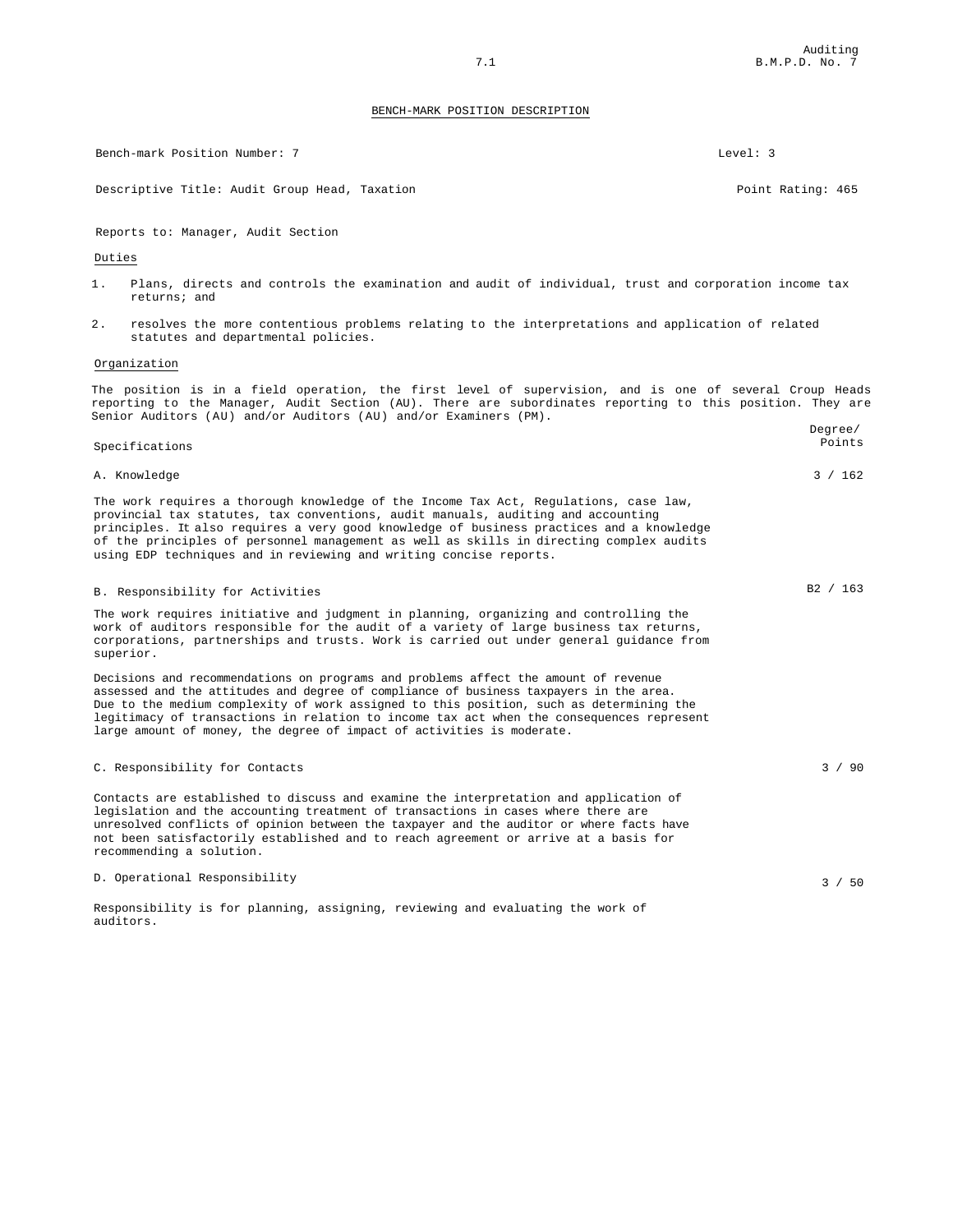Bench-mark Position Number: 8 Level: 3

establishment of work standards.

Descriptive Title: Senior Program Development Auditor, Excise Point Rating: 434

Reports to: Chief, Audit Program Development

#### Duties

- 1. Participates in the development, amendment and evaluation of national excise audit and refund policies, programs, systems, guidelines and performance standards for the guidance of auditors;
- 2. discusses with other departments, industries and trade associations the impact of new legislation; and
- 3. writes position paper on the impact of new legislation.

#### Organization

This position is in corporate headquarters and is one of a group of Senior Program Development Auditors (AU), who report to the Chief Audit Program Development (AU). There are subordinates reporting to this position on a project basis.

| Specifications                                                                                                                                                                                                                                                                                                                                                                                   | Degree/<br>Points |
|--------------------------------------------------------------------------------------------------------------------------------------------------------------------------------------------------------------------------------------------------------------------------------------------------------------------------------------------------------------------------------------------------|-------------------|
| A. Knowledge                                                                                                                                                                                                                                                                                                                                                                                     | 3 / 162           |
| The work requires a thorough knowledge of the Excise Act and the Excise Tax Act,<br>Requlations and audit manuals, of the principles of accounting and auditing. It requires<br>a very good knowledge of related Acts, Regulations, business laws and EDP auditing<br>techniques when developing operational procedures. It also requires skills in writing<br>clear procedures for the field.   |                   |
| B. Responsibility for Activities                                                                                                                                                                                                                                                                                                                                                                 | Cl / 162          |
| The work requires initiative and judgment to participate in the development of new or<br>modified audit policies, programs and operational procedures.                                                                                                                                                                                                                                           |                   |
| Due to the low complexity of work assigned to this position, such as participating in the<br>establishment of work standards and practices for the quidance of auditors, the degree of<br>impact of activities is limited.                                                                                                                                                                       |                   |
| C. Responsibility for Contacts                                                                                                                                                                                                                                                                                                                                                                   | 2/60              |
| Contacts are established with representatives and associates in provincial governments,<br>other government departments, the industry and professional associations to discuss the<br>implications of new programs, policies, procedures and methods to comply with and meet<br>the requirements of new legislation and to resolve complex problems on the implementation<br>of new legislation. |                   |
| D. Operational Responsibility                                                                                                                                                                                                                                                                                                                                                                    | 3 / 50            |

Responsibility is to participate in the development of operational procedures and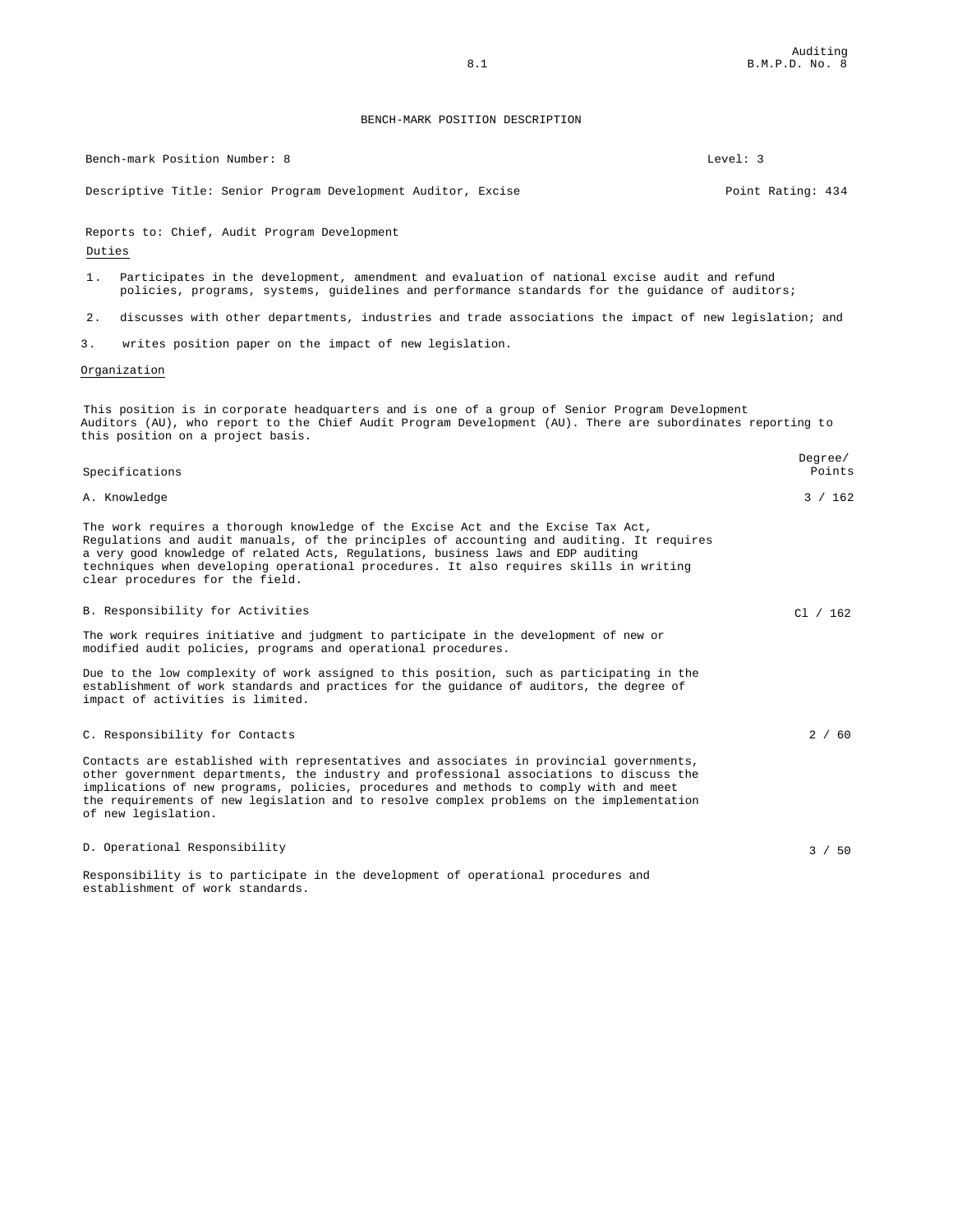Bench-mark Position Number: 9 Level: 3

Descriptive Title: Appeals and Referrals Officer, Taxation

Reports to: Chief, Appeals and Referrals Section

#### Duties

- 1. Reviews, evaluates and prepares cases under appeal for presentation to the Tax Court, Federal Court and Supreme Court of Canada;
- 2. examines, considers and recommends further action on mandatory field referrals of complex objections or unusual issues involved in appeals to the Tax Court;
- 3. examines Tax Court and Federal Court of Canada appeal decisions that are adverse to the Minister of National Revenue and recommends whether or not the decision should be appealed by the Minister to a higher court, or recommends amendments to departmental policy or interpretation of the law:
- 4. meets with taxpayer and/or their legal and accounting representatives, to review and discuss cases where tax liability is controversial and to consider proposals for settlement; and

5. gives technical guidance and advice to the field.

#### Organization

The position is in corporate headquarters and is one of a group of similar positions reporting to a Chief, Appeals and Referrals Section (AU). There are no subordinates reporting to this position.

| Specifications                                                                                                                                                                                                                                                                                                                                                                                                                                                       | Degree/<br>Points |
|----------------------------------------------------------------------------------------------------------------------------------------------------------------------------------------------------------------------------------------------------------------------------------------------------------------------------------------------------------------------------------------------------------------------------------------------------------------------|-------------------|
| A. Knowledge                                                                                                                                                                                                                                                                                                                                                                                                                                                         | 3 / 162           |
| The work requires a thorough knowledge of the Income Tax Act, Requiations, case law, tax<br>conventions and audit manuals, of the principles of accounting and auditing. It also<br>requires a very good knowledge of other related Acts and Requlations, business practices,<br>legal procedures, judicial process, and skills in evaluating complex and technical tax<br>problems and in making recommendations.                                                   |                   |
| B. Responsibility for Activities                                                                                                                                                                                                                                                                                                                                                                                                                                     | B2 / 163          |
| The work requires initiative and judgment in reviewing novel and technical tax problems<br>involving controversial interpretations of law and in making recommendations on necessary<br>courses of action. Work is carried out under general quidance from superior.                                                                                                                                                                                                 |                   |
| Due to the medium complexity of work assigned to this position, the degree of impact of<br>activities is moderate. Recommendations may affect a single taxpayer or taxpayers across<br>the country, and may result in amendments to the Income tax Act, Requiations and<br>departmental procedures.                                                                                                                                                                  |                   |
| C. Responsibility for Contacts                                                                                                                                                                                                                                                                                                                                                                                                                                       | 3 / 90            |
| Contacts are established with lawyers of the Department of Justice to seek their opinion<br>and advice on technical and legislative matters and to discuss complex problems in cases<br>of divergent views. Contacts are also required with officials of corporations to clarify<br>differing opinions, discuss disputed assessments, and seek possible basis for settlement<br>in cases where they have disagreed with decisions made by district appeals officers. |                   |
| D. Operational Responsibility                                                                                                                                                                                                                                                                                                                                                                                                                                        | 2 / 25            |
| The position provides technical quidance and advice to the field.                                                                                                                                                                                                                                                                                                                                                                                                    |                   |

Point Rating: 440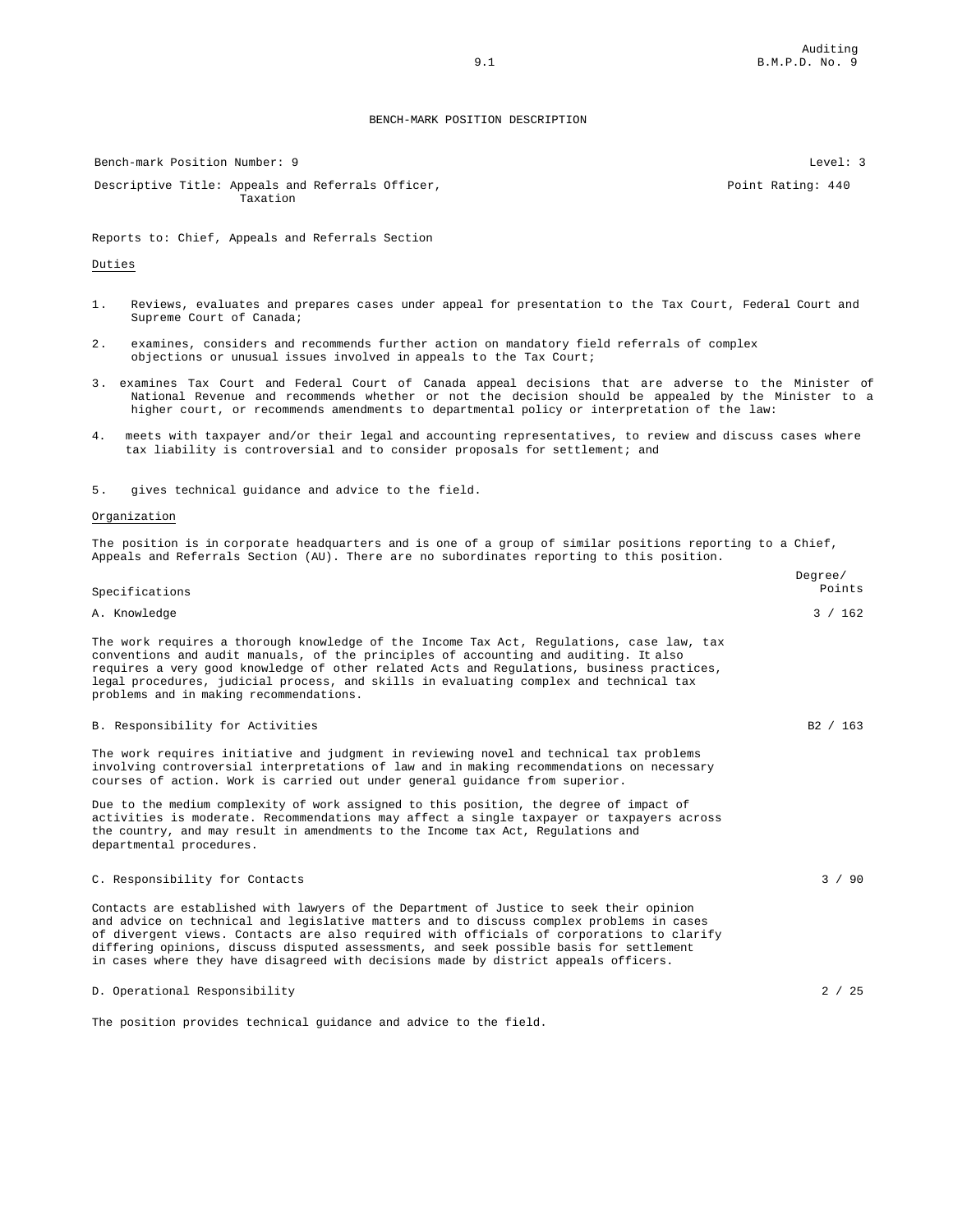Bench-mark Position Number: 10 Level: 4

Descriptive Title: Business Audit Section Manager, Taxation

Reports to: Chief, Audit Division

#### Duties

1. Plans, directs and controls the activities of a District Office Business Audit Section;

- 2. determines the appropriate assessing actions in matters under dispute involving large sums of tax revenue<br>and difficult interpretations of legislation and explains these actions to the taxpayer and/or legal and<br>accounti
- 3. recommends modifications to guidelines and programs to achieve district audit objectives.

#### Organization

The position is in a field operation and reports to the Chief, Audit Division (AU). There are<br>six subordinates reporting to the Business Audit Section Manager. They are three Group Heads, Business Audit<br>(AU) with a staff o

| Speci fi cati ons                                                                                                                                                                                                                                                                                                                                                                                                                                                  | Degree/<br>Poi nts |
|--------------------------------------------------------------------------------------------------------------------------------------------------------------------------------------------------------------------------------------------------------------------------------------------------------------------------------------------------------------------------------------------------------------------------------------------------------------------|--------------------|
| A. Knowledge                                                                                                                                                                                                                                                                                                                                                                                                                                                       | 4 / 209            |
| The work requires a thorough knowledge of the Income Tax Act, Regulations and audit<br>manuals. It also requires a very good knowledge of other related Acts and Regulations,<br>in-depth knowledge of current auditing and accounting principles and practices and a<br>thorough knowledge of the principles of personnel management. It also requires skills in<br>directing a program of complex audits and in writing concise reports with<br>recommendations. |                    |
| B. Responsibility for Activities                                                                                                                                                                                                                                                                                                                                                                                                                                   | B3 / 210           |
| The work requires initiative and judgment in organizing and controlling the activities of<br>the audit of a large variety of business tax returns, corporate and unincorporated,<br>including those with decentralized and/or computerized systems reflecting reorganizations                                                                                                                                                                                      |                    |

and mergers. Decisions and recommendations on programs and problems are made to meet operational requirements.

Due to the high complexity of work assigned to this position, such as determining the<br>correct taxable income of businesses encompassing all fields ofindustrial, professional<br>and commercial endeavors, the degree ofimpact of

#### C. Responsibility for Contacts 4 / 120

Contacts are established with senior officials, lawyers and tax consultants to discuss the legal interpretation, application and the accounting treatment of transactions in cases where there are conflicts of opinions between the taxpayer and the auditor and to reach agreements or to make recommendations.

#### D. Operational Responsibility and the contract of the contract of the contract of the contract of the contract of the contract of the contract of the contract of the contract of the contract of the contract of the contract

Responsibility is for planning, directing and controlling through subordinate supervisors the activities of a District Office Business Audit Section.

Point Rating: 614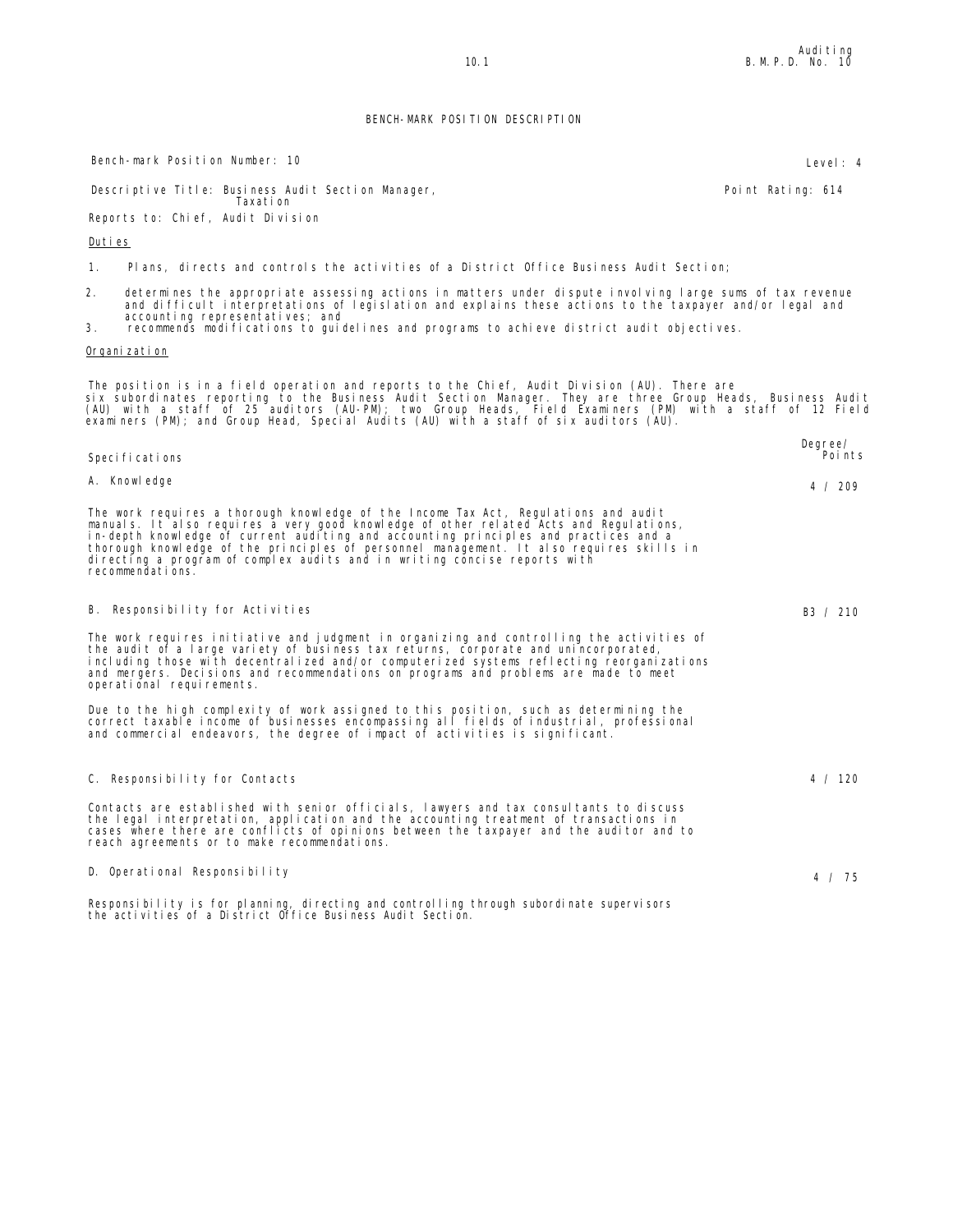Bench-mark Position Number: 11 and 2008 and 2008 and 2008 and 2008 and 2008 and 2008 and 2008 and 2008 and 200 Descriptive Title: Manager, Audit Operations, Excise Point Rating: 614 Reports to: Regional Chief of Audit Duties 1. Plans, directs and controls the activities of audits and investigations into corporations and industries licensed under the Excise Tax Act; 2. develops and modifies existing audit programs, initiates special studies of industries and adapts procedures to meet fluctuating operational problems; and 3. develops staff training and development programs. Organization This position is in a field operation and is one of several reporting to the Regional Chief, Audit (AU). There are subordinates reporting to this position. There is a number of Audit Unit Managers with a staff of Senior Excise Auditors (AU), Excise Auditors (AU), Gas Tax Inspector, EDP Audit Coordinator and support staff. Specifications Degree/ Points A. Knowledge 4 / 209 The work requires a thorough knowledge of the Excise Act, Excise Tax Act and Regulations, a very good knowledge of the related Acts and Regulations, of business laws and practices, and in-depth knowledge of current auditing and accounting practices and a thorough knowledge of personnel management. The work also requires skills in organizing and directing the investigation of complex and unusual transactions, in assessing the implications and in writing concise reports with recommendations. B. Responsibility for Activities and B3 / 210 The work requires initiative and judgment in organizing, allocating, assessing the work of audit staff, in identifying weaknesses in audit coverage and applied techniques, in advising audit staff on audit approaches and guiding them in resolving audit problems. Recommendations are made concerning the audit program and the coordination of the audit function. Due to the high complexity of work assigned to this position, the degree of impact of activities is significant. Decisions and recommendations involve large assessments and have a considerable impact on corporate profitability levels and carry a higher risk of legal challenge. C. Responsibility for Contacts 4 / 120 Contacts are established with senior officials in large industrial concerns under audit to discuss and resolve the more complex tax and accounting problems which are unresolved by subordinates and to present department's position in cases of tax assessments under dispute. D. Operational Responsibility 4 / 75 Responsibility is for planning, directing and controlling through subordinate supervisors the activities of a multi-disciplinary staff auditing and investigating national

corporations and industries.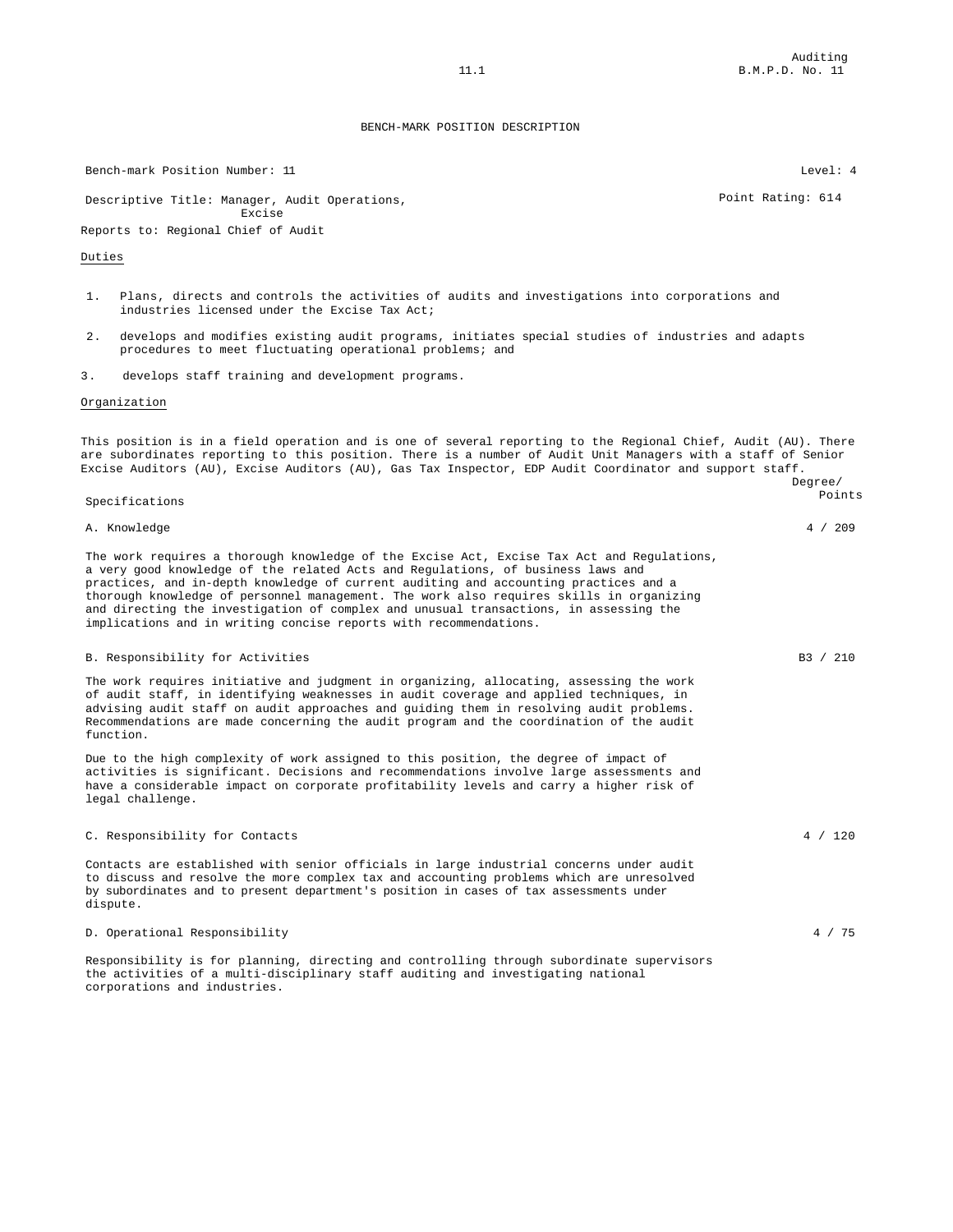Descriptive Title: Industry Studies Consultant, Taxation Point Rating: 583 Reports to: Chief, Industry Studies Duties 1. Plans, coordinates and conducts research of complex industries and develops departmental tax application policies and audit guidelines; 2. provides technical interpretation to field operations; and 3. directs the activities of auditors on a project basis. Organization This position is in corporate headquarters and is one of a group of Industry Studies Consultants (AU) who report to a Chief, Industry Studies (AU). There are subordinates reporting to this position on a project basis. Specifications Degree/ Points A. Knowledge 4 / 209 The work requires an in-depth knowledge of the Income Tax Act, related Acts, Regulations and of current accounting and auditing concepts. A thorough knowledge of departmental<br>objectives, policies and procedures related to the assessment of tax, a thorough<br>knowledge of business practices, economic indicators, m B. Responsibility for Activities C2 / 209 The work requires initiative and judgment in researching, developing, improving communicating audit techniques and in ensuring that all essential information is obtained, analyzed and evaluated in order to devise acceptable solutions to the most complex audit situations. Initial research and policy formulations are carried out under the direction of a section chief. Due to the medium complexity of work assigned to this position, the degree of impact of<br>activities is moderate. Policy and guidelines developed will have an effect on the tax<br>payable and on operational practices of corpora C. Responsibility for Contacts 3 / 90

Contacts are established with senior staff of other Head Office branches, authorized representatives of other federal departments and officers of large corporations to discuss complex technical problems and seek solutions to highly controversial issues involving large amounts of tax revenue.

D. Operational Responsibility 4 / 75

Responsibility is to participate in the development of departmental tax application policies and audit guidelines and to conduct research of complex industries.

Bench-mark Position Number: 12 Level: 4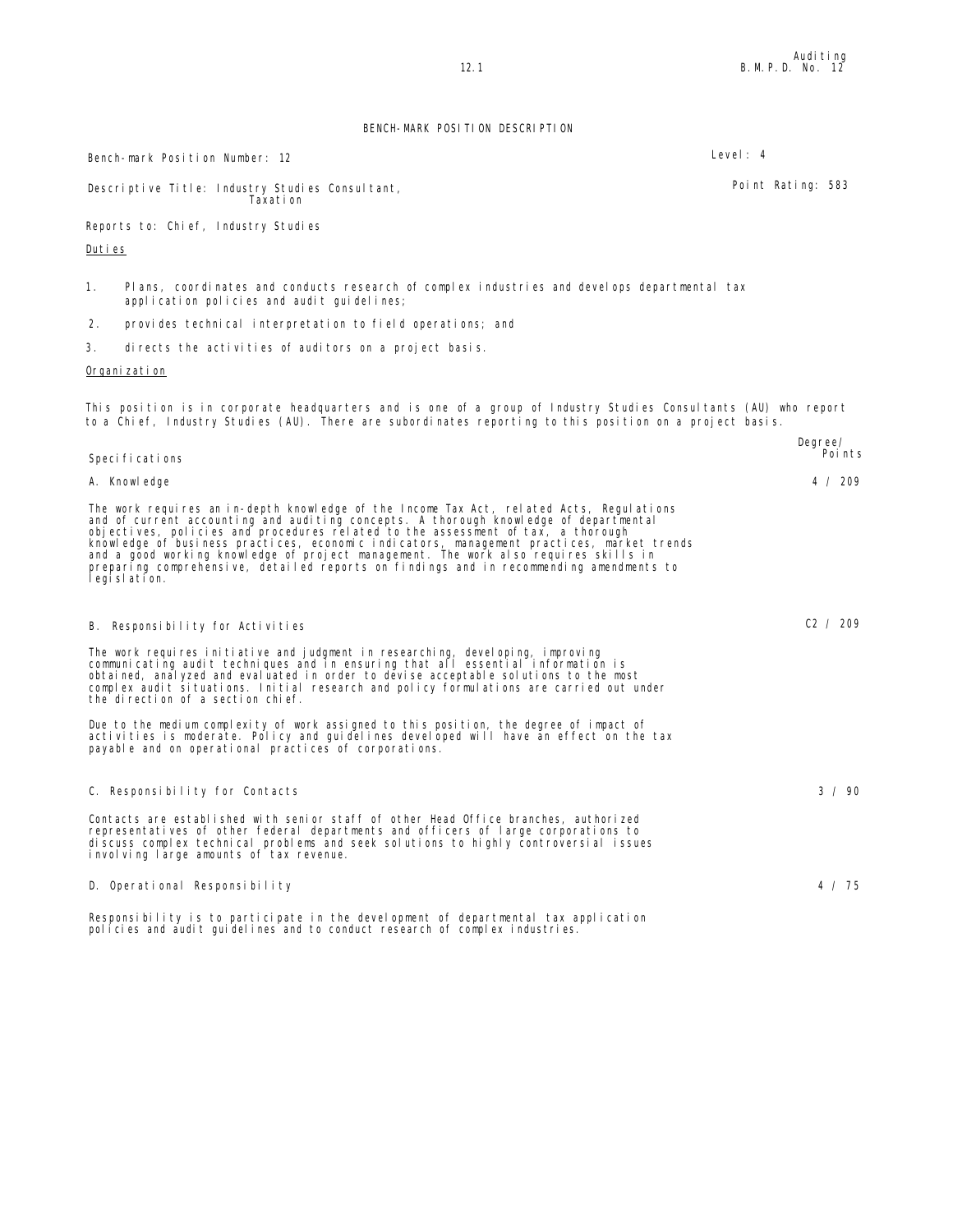|          | Bench-mark Position Number: 13                                                                                                                                                                                                                                                                                                                                                                                                                                                      | Level: 4          |
|----------|-------------------------------------------------------------------------------------------------------------------------------------------------------------------------------------------------------------------------------------------------------------------------------------------------------------------------------------------------------------------------------------------------------------------------------------------------------------------------------------|-------------------|
|          | Descriptive Title: Chief Auditor, Audit Services Bureau                                                                                                                                                                                                                                                                                                                                                                                                                             | Point Rating: 613 |
|          | Reports to: Branch Manager                                                                                                                                                                                                                                                                                                                                                                                                                                                          |                   |
| Duties   |                                                                                                                                                                                                                                                                                                                                                                                                                                                                                     |                   |
| 1.       | Plans, directs, controls and coordinates the activities of headquarters group responsible for the<br>national audit program;                                                                                                                                                                                                                                                                                                                                                        |                   |
| 2.       | plans, directs and controls field audits;                                                                                                                                                                                                                                                                                                                                                                                                                                           |                   |
| 3.<br>4. | establishes audit requirements with client and develops appropriate audit programs; and<br>develops and implements advanced audit techniques and specialist capabilities.                                                                                                                                                                                                                                                                                                           |                   |
|          | Organi zati on                                                                                                                                                                                                                                                                                                                                                                                                                                                                      |                   |
|          | The position is in corporate headquarters and reports to the Branch Manager (SM). Positions reporting to Chief<br>Auditor are: Auditors (AU) and Financial Officers (FI).                                                                                                                                                                                                                                                                                                           |                   |
|          |                                                                                                                                                                                                                                                                                                                                                                                                                                                                                     | Degree/<br>Points |
|          | Speci fi cati ons                                                                                                                                                                                                                                                                                                                                                                                                                                                                   |                   |
|          | A. Knowledge                                                                                                                                                                                                                                                                                                                                                                                                                                                                        | 4 / 209           |
|          | The work requires a thorough knowledge of the Acts and Regulations related to the program<br>of audit, an in-depth knowledge of current accounting, auditing, business practices and a<br>thorough knowledge of the principles of personnel management and skills in analyzing<br>complex requirements, in coordinating a headquarter' s group of auditors, in developing<br>advanced audit techniques and in reviewing and writing concise reports with<br>recommendations.        |                   |
|          | B. Responsibility for Activities                                                                                                                                                                                                                                                                                                                                                                                                                                                    | C2 / 209          |
|          | The work requires initiative and judgment in evaluating alternative methods of achieving<br>audit objectives, in identifying, developing and implementing new audit techniques and<br>specialist capability, and in reviewing decisions and recommendations made by<br>ASB regional offices. It also requires initiative and judgment in planning,<br>coordinating, controlling and assessing national programs of audit, based upon terms of<br>reference negotiated with clients. |                   |
|          | Due to the medium complexity of work assigned to this position, the degree of impact of<br>activities is moderate. Decisions and recommendations affect the relationship with<br>clients, with business entities and with provincial governments.                                                                                                                                                                                                                                   |                   |
|          | C. Responsibility for Contacts                                                                                                                                                                                                                                                                                                                                                                                                                                                      | 4 / 120           |
|          | Contacts are established with officials of client departments, with senior officials of<br>industries and provincial governments to discuss complex problems, reconcile divergent<br>views between the parties involved with the authority to propose alternatives and obtain<br>agreement on a recommended course of action.                                                                                                                                                       |                   |
|          | D. Operational Responsibility                                                                                                                                                                                                                                                                                                                                                                                                                                                       | 4 / 75            |
|          | Responsibility is for the planning, directing, controlling and coordinating the<br>activities of headquarters group. The position is also responsible for the development<br>of appropriate operational policies for the Audit Services Bureau.                                                                                                                                                                                                                                     |                   |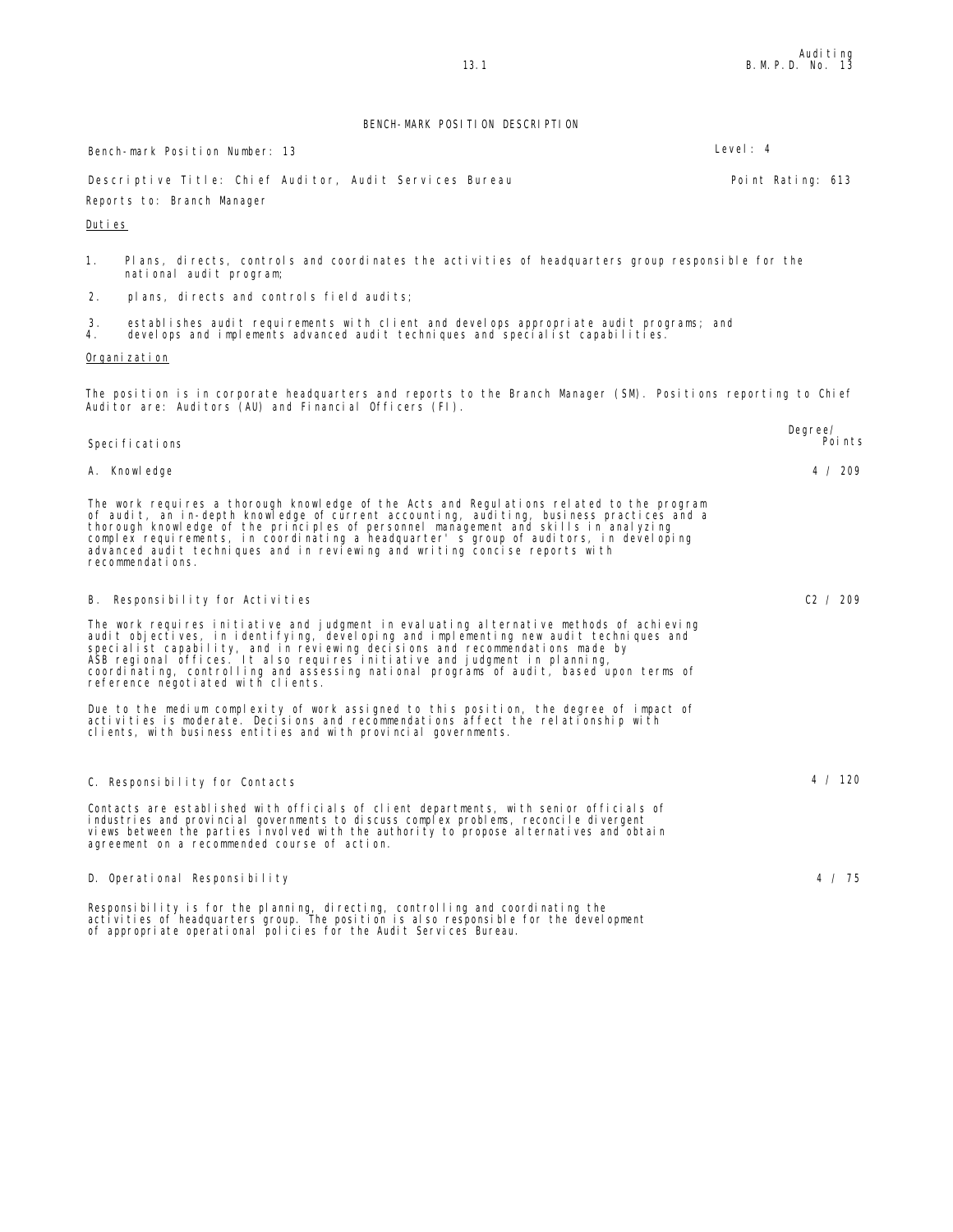Bench-mark Position Number: 14 Level: 4

Descriptive Title: Audit Section Head, Excise Point Rating: 583

Reports to: Chief, Excise Audit

#### Duties

- 1. Plans, directs, controls and co-ordinates the activities of a headquarters group responsible for a comprehensive national monitoring program of all regional audit and refund operations;
- 2. develops operational procedures and establishes work standards and practices for the guidance of auditors;
- 3. makes recommendations for the development of audit and refund policies, programs, systems and standards; and
- 4. recommends solutions to disputed cases.

#### Organi zati on

This position is one of several identical positions in Headquarters, which report to a Chief of Excise Audit (AU). Positions reporting to the Audit Section Head are senior auditors (AU).

| Speci fi cati ons                                                                                                                                                                                                                                                                                                                                                                               | Degree/<br>Poi nts |
|-------------------------------------------------------------------------------------------------------------------------------------------------------------------------------------------------------------------------------------------------------------------------------------------------------------------------------------------------------------------------------------------------|--------------------|
| A. Knowledge                                                                                                                                                                                                                                                                                                                                                                                    | 4 / 209            |
| The work requires a thorough knowledge of the Excise Act, Excise Tax Act and Requiations<br>and an in-depth knowledge of current accounting and auditing practices. The work<br>requires a thorough knowledge of business practices and skills in analyzing complex<br>requirements, in coordinating a headquarter's group of auditors and in developing a<br>comprehensive monitoring program. |                    |
| B. Responsibility for Activities                                                                                                                                                                                                                                                                                                                                                                | C2 / 209           |
| The work requires initiative and judgment in organizing, allocating, assessing the work<br>of audit staff, in developing a comprehensive monitoring program and operational<br>procedures, investigating areas of fraudulent practices and in recommending solutions to<br>di sputed cases.                                                                                                     |                    |
| Due to the medium complexity of work assigned to this position, such as developing<br>operational procedures for the quidance of auditors, the degree of impact of activities<br>is moderate.                                                                                                                                                                                                   |                    |
| C. Responsibility for Contacts                                                                                                                                                                                                                                                                                                                                                                  | 3 / 90             |
| Contacts are established with senior officials of industry, lawyers and other<br>representatives of large corporations to discuss complex technical problems that were<br>identified by the monitoring program and to seek solutions to those highly controversial<br><i>i</i> ssues.                                                                                                           |                    |
| D. Operational Responsibility                                                                                                                                                                                                                                                                                                                                                                   | 4 / 75             |
| The position is responsible for the development of operational procedures, work standards<br>and practices for the quidance of auditors.                                                                                                                                                                                                                                                        |                    |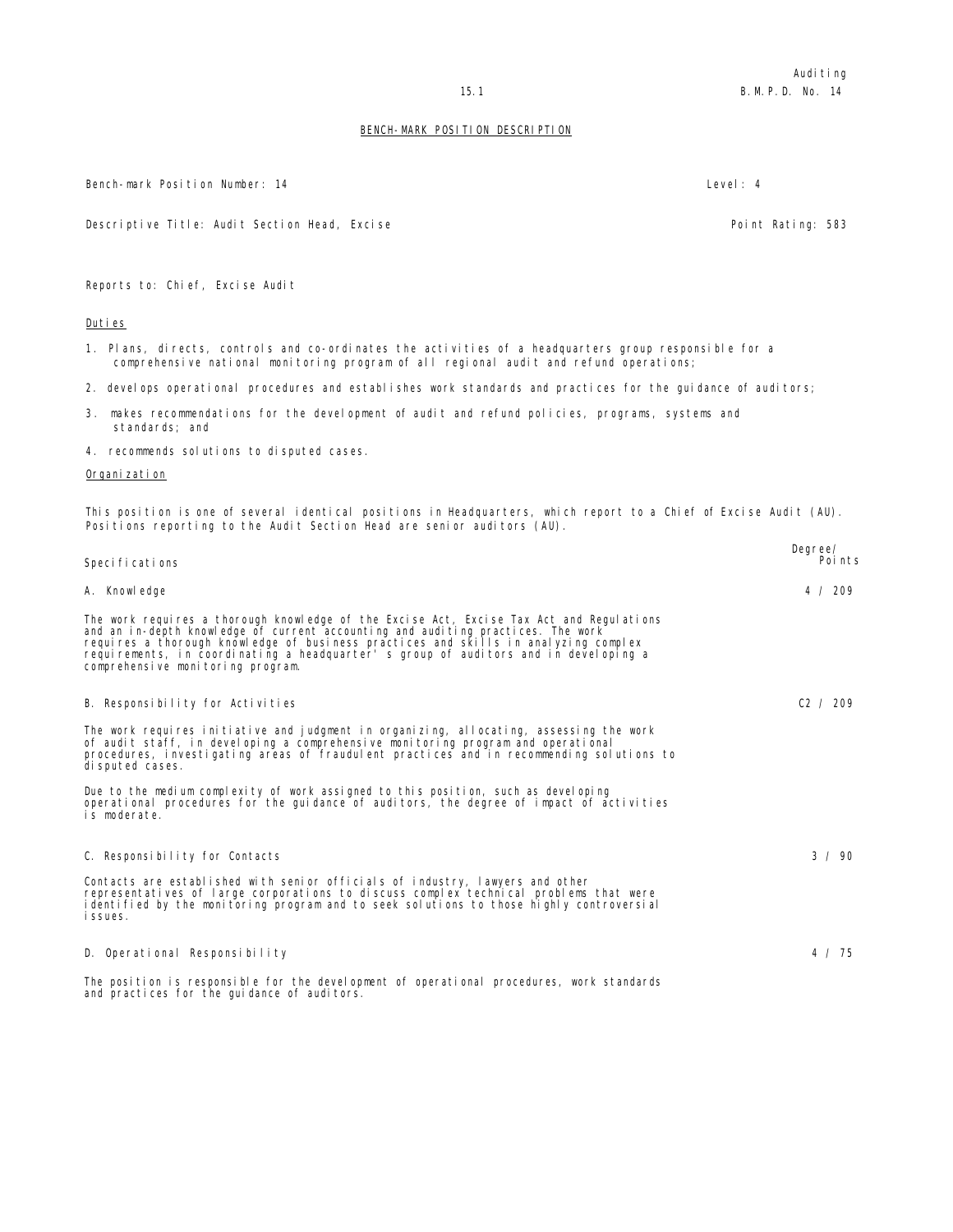Bench-mark Position Number: 15 Server 2020 1: 5 Level: 5 Level: 5

Descriptive Title: Chief Audit Division, nter Addit Division, and the control of the control of the Point Rating: 732 Point Rating: 732

Reports to: Director, District Office

Duties

- 1. Plans, organizes, coordinates, manages and controls staff engaged in audits, investigations and related support operations of the District's Office audit programs;
- 2. resolves matters under dispute involving large sums of tax revenue and difficult interpretation of legislation;
- 3. explains audit actions and interpretations of law and policy to the taxpayer and/or legal and accounting representatives;
- 4. recommends amendments to national policies, guidelines and circulars; and
- 5. develops and modifies district audit programs, controls and procedures to meet fluctuating operational problems.

#### Organization

The position is in a field operation. Position reports to the Director District Office (EX-1). There are subordinate positions reporting to the Chief Audit Division (AU). They are: Large Corporations Audits, Group Head (AU); Audit Large File Case Manager (AU); Senior Tax Avoidance Auditor (AU); Chief Quality Review; Chief Real Estate Appraisals; Manager, Business Audits; Chief, Special Investigations and their respective staff.

| Specifications                                                                                                                                                                                                                                                                                                                                                                                                                                    | Degree/<br>Points |
|---------------------------------------------------------------------------------------------------------------------------------------------------------------------------------------------------------------------------------------------------------------------------------------------------------------------------------------------------------------------------------------------------------------------------------------------------|-------------------|
| A. Knowledge                                                                                                                                                                                                                                                                                                                                                                                                                                      | 5 / 256           |
| The work requires a thorough knowledge of the Income Tax Act and related Regulations, of<br>business practices, of the principles of managerial planning process and personnel<br>management and of accounting and auditing practices. The work requires skills in<br>planning, organizing, controlling and coordinating the audit of business tax returns in a<br>district office, utilizing diverse and specialized staff.                      |                   |
| B. Responsibility for Activities                                                                                                                                                                                                                                                                                                                                                                                                                  | C3 / 256          |
| The work requires initiative and judgment in planning, coordinating and controlling a<br>variety of activities. Initiative and judgment are also required in negotiating with<br>taxpayers, evaluating the implications of decisions, ruling and recommending on the most<br>complex audit problems involving interpretation of law, tax evasion and tax avoidance.<br>Recommendations to modify elements of audit programs are made to superior. |                   |
| Due to the high complexity of work assigned to this position, such as reviewing the most<br>difficult and complex income tax audits to determine action to be taken, the degree of<br>impact of activities is significant.                                                                                                                                                                                                                        |                   |
| C. Responsibility for Contacts                                                                                                                                                                                                                                                                                                                                                                                                                    | 4 / 120           |
| Contacts are established with senior officials, lawyers, tax consultants and other<br>taxpayers to discuss the interpretation of legislation and the accounting treatment of<br>transactions in cases where court decisions have left areas of controversy or where facts<br>have not been satisfactorily established, and to negotiate agreements.                                                                                               |                   |
| D. Operational Responsibility                                                                                                                                                                                                                                                                                                                                                                                                                     | 5 / 100           |
| Responsibility is for the planning, organizing, coordinating, managing and controlling<br>through subordinate supervisors, the delivery of the District's Office audit programs.                                                                                                                                                                                                                                                                  |                   |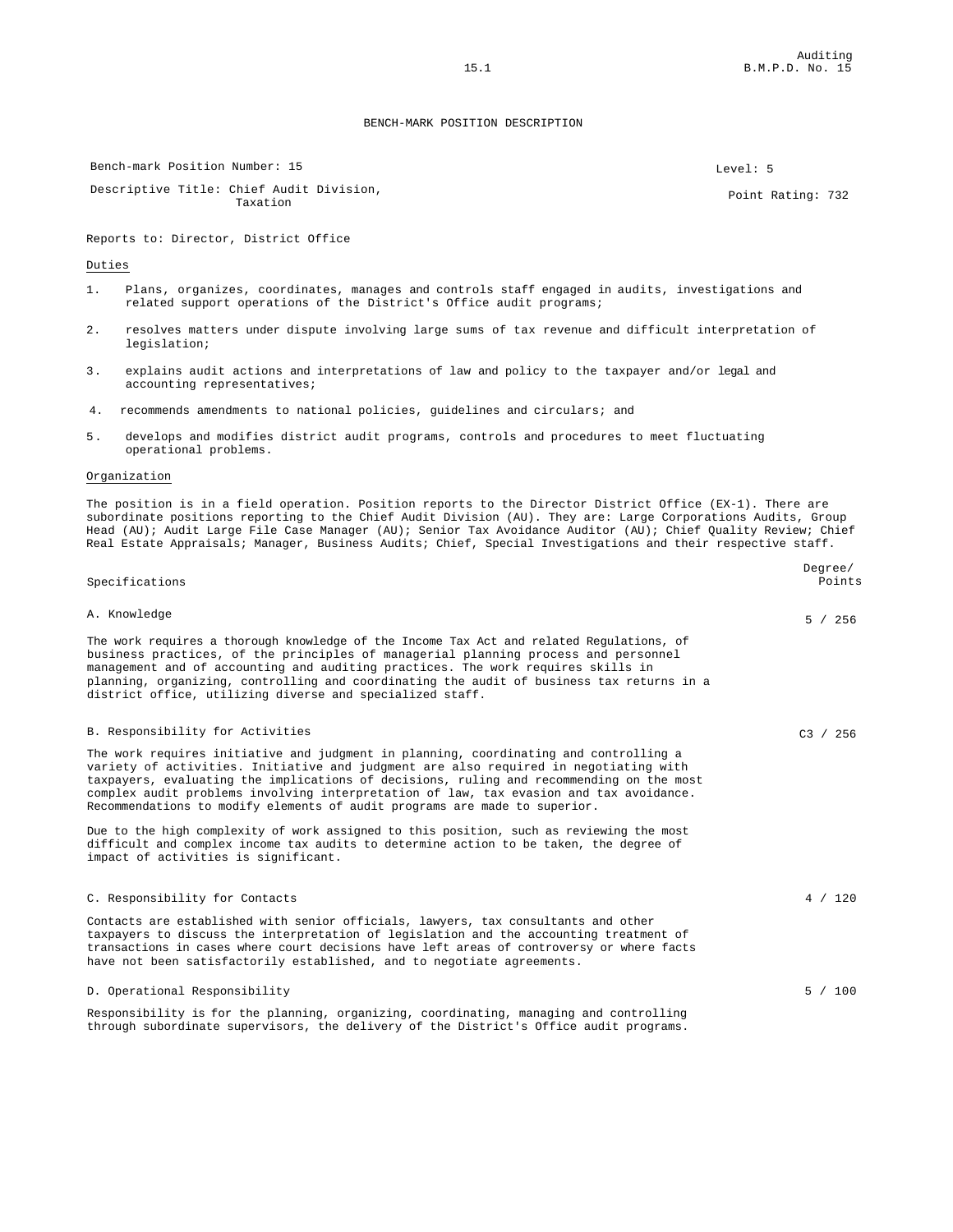Benchmark Position Number: 16 and 16 European Control of the United States of the United States of the United States of the United States of the United States of the United States of the United States of the United States

Descriptive Title: Chief, Avoidance Services

Reports To: Director, Audit Technical Support Duties:

- 1. Manages and coordinates tax avoidance programs to ensure consistency of application and early identification of new sophisticated tax avoidance arrangements and recommends solutions to issues referred by district offices;
- 2. develops and implements corporate policies, new procedures and standards, and provides consultative guidance to senior management on avoidance issues;
- 3. consults with and provides policy application advice and technical expertise to tax services offices on the application of the law and to the Department of Justice on tax avoidance cases proceeding to litigation;
- 4. reviews, analyses and suggests changes to draft legislation received from the Department of Finance; a nd
- 5. participates with the Department of Justice in preparing civil court cases.

#### Organization:

The position is in corporate headquarters and reports to the Director, Technical Support Division (EX-02) within the Verification, Enforcement and Compliance Research Branch.

#### Specifications: A.

#### Knowledge

The work requires an extensive knowledge of Auditing and Accounting principles, an advanced knowledge of the most specialized provisions of acts and regulations as well as diverse and complex regulations of other government agencies. Also required is an advanced knowledge of the organization and operations of major corporations, an advanced knowledge of case law and skill in the review of legislation/regulations and in instructing legal counsel regarding litigation or prosecutions. Communication skills are required in the preparation and coordination of the presentation of oral and written submissions and briefs on solutions to the most complex problems to senior management.

#### B. Responsibility for Activities

The work requires initiative and judgment in developing and modifying the national tax avoidance program, implementing corporate policies, new procedures and standards, providing consultative guidance to senior management and in reviewing, analyzing and suggesting changes to draft legislation received from the Department of Finance. Decisions rendered can be precedent setting.

Due to the high complexity of the work assigned to this position such as providing policy application advice and technical expertise on the application of the law, the degree of impact of activities is significant. Recommendations will affect the results of the Tax Avoidance Program as well as amendments to the Income Tax Act and Regulations.

#### C. Responsibility for Contacts

Contacts are established with corporate clients, their representatives and counsel, and Crown counsel to discuss, negotiate and resolve contentious issues during which the position has the authority to conclude agreements of considerable significance and undertake commitments within broad, general objectives.

#### D. Operational Responsibility

The position provides subject matter expertise in the development of corporate policies, procedures, and standards.